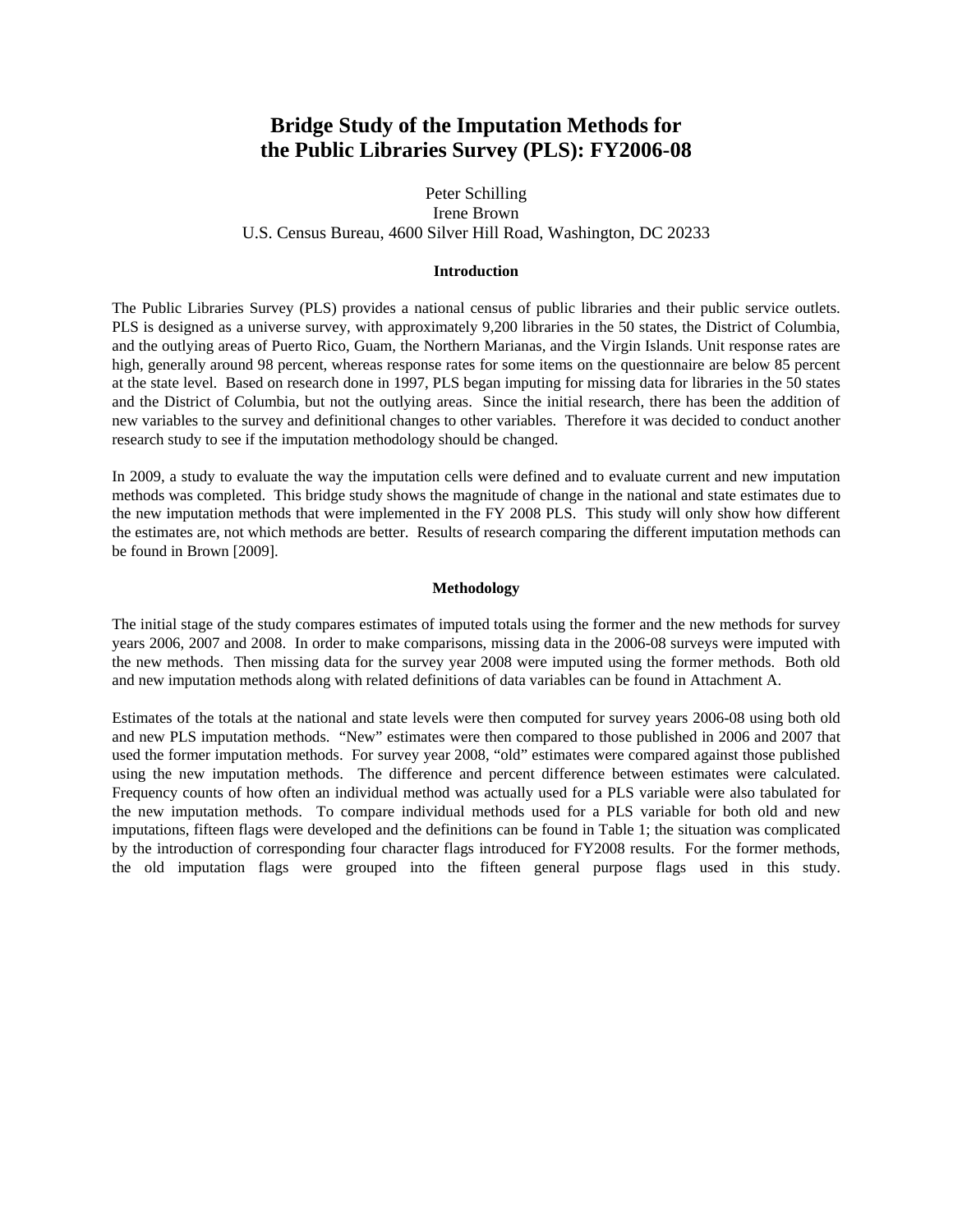| <b>Flag Number</b> | <b>FY08 Flag Value</b> | <b>Definition</b>                                       |
|--------------------|------------------------|---------------------------------------------------------|
|                    | $R_0$                  | Reported value no imputation done                       |
|                    | IG0n                   | Method 1: Mean growth rate                              |
|                    |                        | Method 2: Hot-deck growth rate                          |
| 3                  | IQ08                   | Method 3: Adjusted cell mean                            |
| 4                  | IJO8                   | Method 4: Cell mean                                     |
| 5                  | IK0n                   | Method 5: Prior year ratio to another item              |
| 6                  | ID <sub>08</sub>       | Method 6: Cell Median of ratio to another item          |
|                    | IPOn                   | Method 7: Direct Substitution of prior year data        |
| 8                  | IM <sub>08</sub>       | Method 8: Cell median or adjusted cell median           |
| 9                  |                        | Method 9: Sequential hot-deck                           |
| 10                 | $U_0$ 08               | New Item or outlying areas: no imputation done          |
| 11                 | IT <sub>08</sub>       | Obtained value by relationship of total to detail items |
| 12                 | IB <sub>08</sub>       | Raking of detail items to match total                   |
| 13                 | <b>IS08</b>            | Special impute for an item                              |
| 14                 | <b>IY08</b>            | Changed because of consistency check                    |

### **Table 1: FY 2008 Imputation Flag Values and Definitions**

**Note**: The 'n' for certain FY 2008 Flag Values represents one of four prior years the data could be pulled from [4,5,6,7].

### **Results**

Frequency tables that show how often a method was used with the new imputations can be found in three PDF files (COUNTSFY2006\_NEW.PDF, COUNTSFY2007\_NEW.PDF, COUNTSFY2008\_NEW.PDF), which are available on request. These files show a breakdown of imputation methods for each PLS variable, using the flags from Table 1.

The estimates of totals and differences between old and new imputation methods can be found in three Excel files (FY2006COMPARE.xls, FY2007COMPARE.xls, FY2008COMPARE.xls) that are also available on request. These Excel files are broken down by PLS variables, with one tab showing a table of all state estimates and the national estimate for one variable. These tables show total estimates obtained using both old and new imputation methods, the difference between total estimates, the percent difference and a flag that denotes if estimates of the total include imputed values (0: no imputed values, 1: imputed values).

Data from the comparison spreadsheets were compiled to create a table of combined national estimates for PLS variables. A compilation of national estimates can be found in Table 2.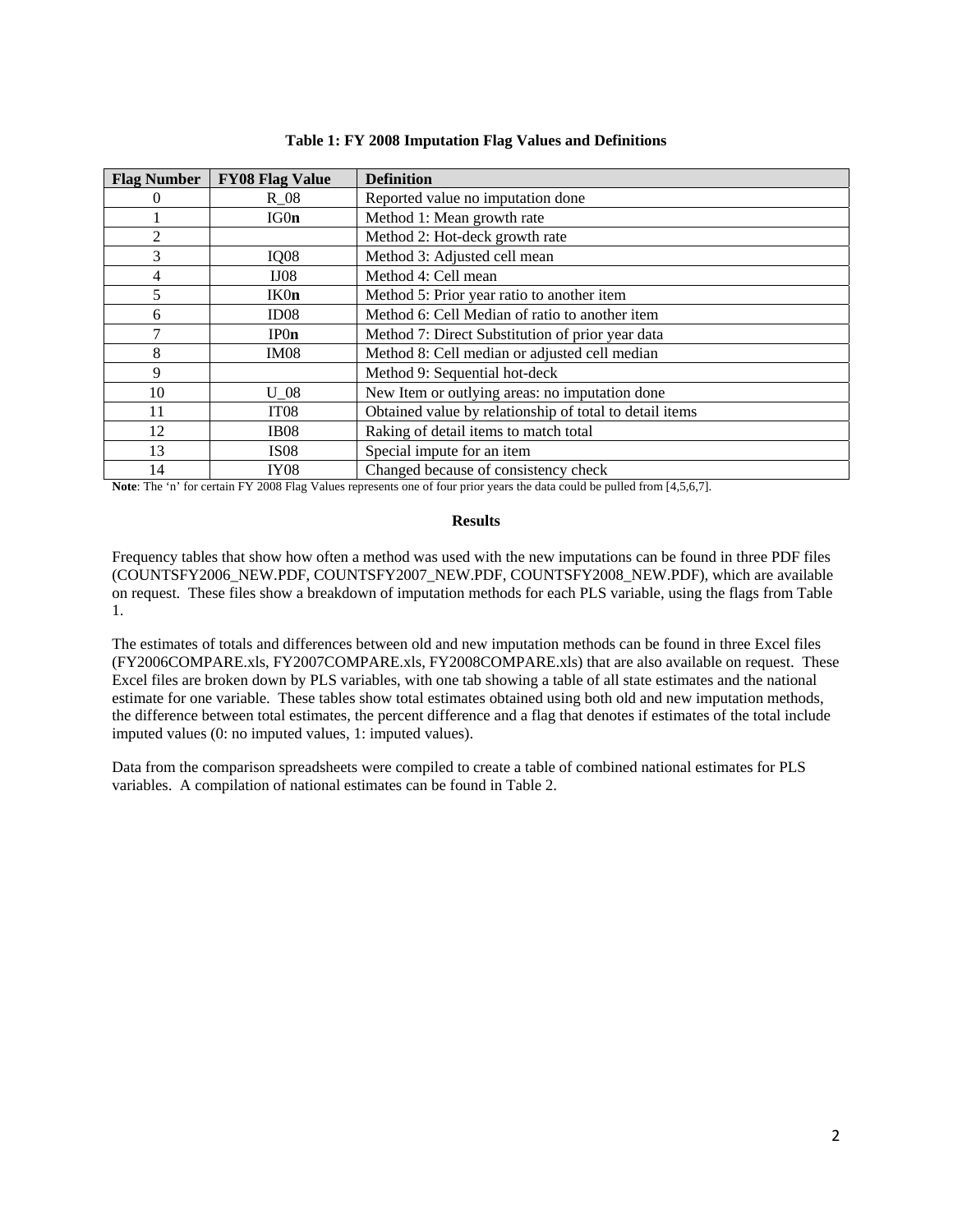|           | <b>FY2008</b> | <b>FY2007</b> | FY2006   |          | <b>FY2008</b> | <b>FY2007</b> | <b>FY2006</b> |
|-----------|---------------|---------------|----------|----------|---------------|---------------|---------------|
| popu_lsa* | $0.00\%$      | 0.00%         | $0.00\%$ | fcap rev | $-0.05%$      | 0.37%         | $-27.56%$     |
| centlib*  | $0.00\%$      | 0.00%         | 0.00%    | ocap rev | $-0.15%$      | $-0.42%$      | $-0.33%$      |
| branlib*  | $0.00\%$      | $0.00\%$      | 0.00%    | cap rev  | $-0.11%$      | $-0.03%$      | $-0.48%$      |
| bkmob*    | $0.00\%$      | 0.00%         | 0.00%    | capital  | $-0.92%$      | 0.08%         | 0.18%         |
| master    | $-0.02%$      | 0.02%         | 0.00%    | bkvol    | $-0.02%$      | $-0.01%$      | $-0.06%$      |
| libraria  | $-0.06%$      | $-0.05%$      | $-0.06%$ | ebook    | 0.10%         | 0.01%         | 1.66%         |
| othpaid   | $-0.02%$      | $-1.21%$      | $-0.38%$ | audio    | $0.00\%$      | $0.00\%$      | 0.01%         |
| totstaff  | $-0.03%$      | $-0.83%$      | $-0.27%$ | video    | $-0.09%$      | $-0.24%$      | $-0.36%$      |
| locgvt    | 0.08%         | 0.08%         | $0.00\%$ | database | 0.17%         | 0.41%         | 0.93%         |
| stgvt     | 0.04%         | 0.03%         | 0.03%    | subscrip | 0.06%         | 0.15%         | 0.08%         |
| fedgvt    | $-0.03%$      | $-1.11%$      | $-0.68%$ | esubscrp | $-2.13%$      | 0.81%         | $-0.09%$      |
| othincm   | $-0.32%$      | $-0.05%$      | $-0.05%$ | hrs_open | $-0.07%$      | $-0.09%$      | $-0.09%$      |
| totincm   | 0.04%         | 0.06%         | $0.00\%$ | visits   | 0.19%         | $-0.24%$      | 0.22%         |
| salaries  | $-0.04%$      | 0.03%         | 0.01%    | referenc | 0.69%         | 0.89%         | $-0.09%$      |
| benefit   | $0.00\%$      | $-0.05%$      | $-0.20%$ | totcir   | 0.00%         | 0.02%         | 0.04%         |
| staffexp  | $-0.03%$      | 0.01%         | $-0.04%$ | kidcircl | 0.55%         | 0.33%         | 0.23%         |
| prmatexp  | 0.08%         | 0.72%         | 0.11%    | loanto   | $-0.08%$      | $-0.09%$      | 0.24%         |
| elmatexp  | 0.12%         | 0.50%         | 0.05%    | loanfm   | 0.09%         | 0.11%         | 0.36%         |
| othmatex  | $-0.18%$      | $-2.49%$      | $-0.25%$ | totpro   | $-0.09%$      | $-0.31%$      | $-0.22%$      |
| totexpco  | 0.03%         | 0.07%         | 0.04%    | kidpro   | 0.07%         | $-0.06%$      | 0.07%         |
| othopexp  | $-0.22%$      | $-0.22%$      | $-0.17%$ | totatten | $-0.19%$      | $-0.14%$      | $-0.04%$      |
| totopexp  | $-0.07%$      | $-0.03%$      | $-0.05%$ | kidatten | 0.22%         | 0.22%         | 0.17%         |
| Icap rev  | $-0.09%$      | 0.07%         | 0.03%    | gpterms  | 0.14%         | 0.19%         | 0.15%         |
| scap rev  | $-0.14%$      | $-0.16%$      | $-0.43%$ | pitusr   | 1.44%         | 0.05%         | $-2.33%$      |

**Table 2: Comparing National Totals between Old/New PLS Imputation Methods: FY2006-08**

SOURCE: Institute of Museum and Library Services, Survey of Public Libraries in the United States, Fiscal Years 2006-2008

**Note**: See Attachment B for full variable names

The national totals in Table 2 show roughly equal numbers of variables with positive/negative percentage change values when comparing old versus new PLS imputation methods. The percentage differences in Table 2 don't suggest that the change in imputation methods leads to a bias in either direction at the national level. However, the situation is different when considering the change at the individual variable level, as some PLS variables have consistently higher or lower values over the three years using the new PLS imputation methods.

Overall, the national level PLS variable results in Table 2 show relatively small differences in magnitude when comparing old and new imputation methods. Most PLS variables had absolute percentage differences below 1% and all variables had differences below 2.5% over the three fiscal years with the exception of FCAP\_REV. During FY2006, a 27.6% difference was observed between old and new imputation methods for FCAP\_REV. Closer examination revealed that this discrepancy could be traced back to a single imputed value of this variable for a library in Louisiana. Since the imputed value of FCAP\_REV using the old methods was highly inflated, it eventually caused a large discrepancy at the national level. However, these sort of discrepancies are anomalies that should be relatively rare.

The three Excel comparison spreadsheets for FY2006-08 provide estimates of PLS variables at national and state levels across all three fiscal years. Though these estimates allow analysts to conduct rigorous analysis comparing the old and new PLS imputation methods, using the comparison spreadsheets can be a cumbersome process. Data for each PLS variable are separated by tabs in the Excel spreadsheets and aggregating data across multiple variables can require a series of copy-and-paste operations or import into a separate analysis package, such as SAS. Often, a more visual overview of the data can be useful for analysts, particularly to understand overall trends and to make high level comparisons within a complicated study like this one.

The first task in developing a visual display for the PLS comparison data was establishing a set of categories to measure the degree of consistency between old and new PLS imputation methods. To accomplish this, these categories were defined by absolute percentage difference in state estimates of PLS variables at boundaries that could be recognized as "important" by analysts. Deciding on these category boundaries was somewhat subjective;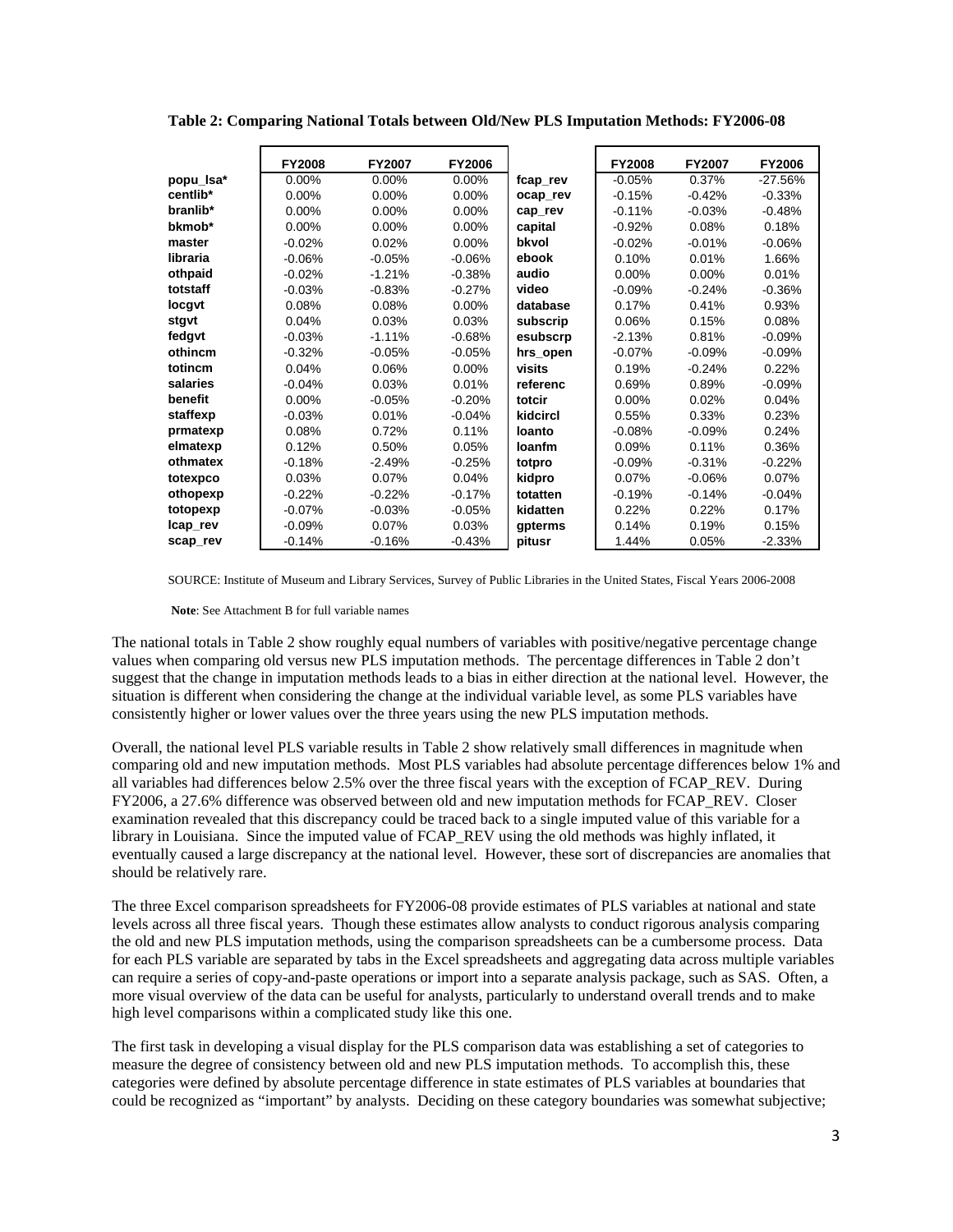aggregated data from the PLS comparison spreadsheets were used to guide these decisions. After a period of evaluation and data analysis, the category boundaries were set at differences of 2%, 5%, 10% and 20%. A final set of consistency categories was defined corresponding to letters A-F:

| "А"                 | No Difference                   |
|---------------------|---------------------------------|
| $\mathrm{``R''}$    | $0\%$ < Difference < 2\%        |
| C                   | $2\% \leq$ Difference $<$ 5\%   |
| $\lq\lq \lq \rceil$ | $5\% \leq$ Difference $< 10\%$  |
| "E"                 | $10\% \leq$ Difference $< 20\%$ |
| "F"                 | Difference $\ge$ 20%            |

The next task in developing the visual display was aggregating the categorical rankings into a simple representation so an analyst can quickly assess how consistent the state estimates are for a particular variable during a fiscal year. We decided to create a color coded display that would show a clear contrast for different levels of consistency between old and new imputations of PLS variables. It took several iterations and incorporating feedback from IMLS to determine how to show consistency levels between old and new imputation methods for different estimates of PLS variables. We finally decided to use two basic displays: one display (Table 4) shows color coded consistency levels for PLS variables over FY2006-08 with a breakdown of consistency categories among the 50 states and Washington DC; the second display (Table 5) shows color coded consistency levels for the 50 states and Washington DC with a breakdown of consistency categories among the 48 PLS variables.

The third task in the design of the visual display was the creation of consistency levels using categorical rankings and then assigning a color code for each consistency level. Establishment of consistency levels for a fiscal year can be somewhat subjective and open to interpretation. We decided to use absolute differences of 10% ('E' consistency category) as an important threshold, knowing from Table 2 that one discrepancy between old and new imputation methods in state estimates of a PLS variable can be sufficient to cause a large (>25%) discrepancy at the national level. Thus, if a PLS variable or state had no corresponding 'E' or 'F' consistency rankings, it would be assigned to a "High" consistency level, but one 'E' or 'F' ranking would result in an assignment to the "Medium" or even "Low" consistency level.

Initially, we planned to use "High", "Medium" and "Low" consistency levels, but after closer examination of the data, two additional levels were added to distinguish among units in the "High" and "Low" levels. Five consistency levels were created, as shown in Table 3 below:

| <b>Consistency Level</b> | <b>Color</b> | Criteria                                                                     |
|--------------------------|--------------|------------------------------------------------------------------------------|
| Highest                  | Dark Green   | All units in A and B categories                                              |
| High                     | Light Green  | All units in A, B, C and D categories                                        |
| Medium                   | Yellow       | All units in A, B, C and D categories, except one or two units in E category |
| Low                      | Red          | Three or four units in E category AND/OR one to four units in F category     |
| Lowest                   | <b>Black</b> | Five or more units in E/F cateogry                                           |

|  | Table 3: Consistency Levels for Single Year Comparison between Old and New PLS Imputations Methods |  |
|--|----------------------------------------------------------------------------------------------------|--|
|  |                                                                                                    |  |
|  |                                                                                                    |  |

**Note**: 'units' could refer to PLS variables or states, depending on the display.

The first display of comparison data between old and new PLS imputation methods is given in Table 4, which examines PLS variables and provides a breakdown of consistency category rankings over FY2006-08.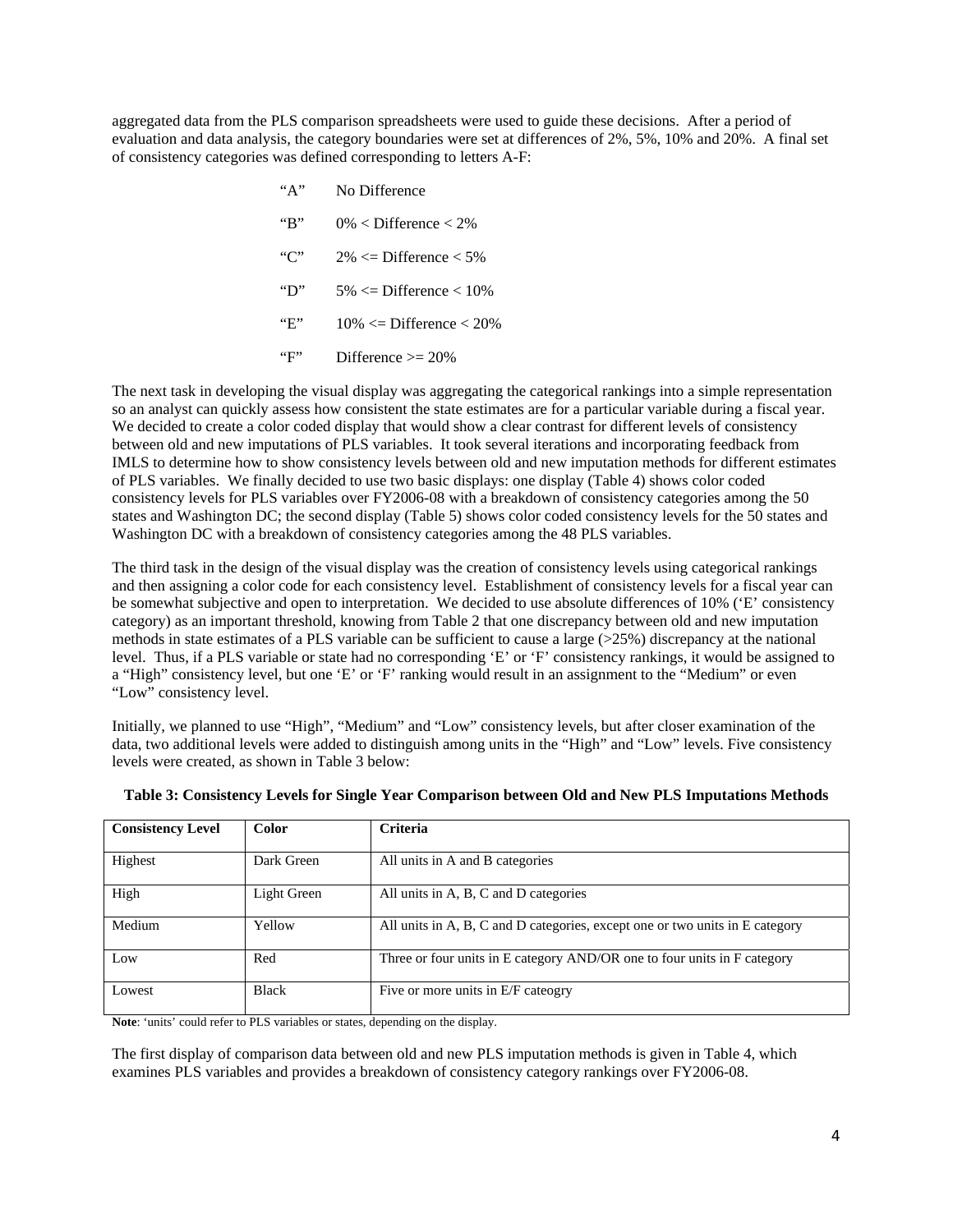|           |    |                 |                 | <b>FY2008</b>  |                |                |    |                |                | FY2007         |                |                      |    |                 | FY2006         |                |                |                |
|-----------|----|-----------------|-----------------|----------------|----------------|----------------|----|----------------|----------------|----------------|----------------|----------------------|----|-----------------|----------------|----------------|----------------|----------------|
|           | A  | в               | C               | D              | Е              | F              | А  | в              | С              | D              | Е              | F                    | А  | в               | С              | D              | Е              | F              |
| popu_lsa* | 51 |                 |                 |                |                |                | 51 |                |                |                |                |                      | 51 |                 |                |                |                |                |
| centlib*  | 51 |                 |                 |                |                |                | 51 |                |                |                |                |                      | 51 |                 |                |                |                |                |
| branlib*  | 51 |                 |                 |                |                |                | 51 |                |                |                |                |                      | 51 |                 |                |                |                |                |
| bkmob*    | 51 |                 |                 |                |                |                | 51 |                |                |                |                |                      | 51 |                 |                |                |                |                |
| master    | 38 | 13              |                 |                |                |                | 38 | 13             |                |                |                |                      | 36 | 15              |                |                |                |                |
| libraria  | 31 | 19              | 1               |                |                |                | 31 | 18             | $\overline{2}$ |                |                |                      | 31 | 18              | $\overline{2}$ |                |                |                |
| othpaid   | 35 | 16              |                 |                |                |                | 32 | 17             | $\overline{1}$ |                | 1              |                      | 31 | 19              | 1              |                |                |                |
| totstaff  | 35 | 16              |                 |                |                |                | 28 | 22             |                |                | 1              |                      | 30 | 19              | $\overline{2}$ |                |                |                |
| locgvt    | 33 | 17              | 1               |                |                |                | 34 | 15             | $\overline{1}$ |                | 1              |                      | 32 | 18              | $\mathbf{1}$   |                |                |                |
| stgvt     | 37 | 11              | 3               |                |                |                | 33 | 15             | $\overline{2}$ | 1              |                |                      | 38 | 9               | 4              |                |                |                |
| fedgvt    | 45 | $\overline{4}$  | $\overline{1}$  |                |                | $\overline{1}$ | 47 | $\overline{2}$ |                |                |                | $\overline{2}$       | 40 | $\overline{7}$  |                | $\overline{2}$ | 1              |                |
| othincm   | 34 | 16              | 1               |                |                |                | 33 | 17             | $\mathbf{1}$   |                |                |                      | 31 | 18              | 1              | 1              |                |                |
| totincm   | 34 | 16              | 1               |                |                |                | 35 | 14             | 1              | 1              |                |                      | 30 | 20              | $\mathbf{1}$   |                |                |                |
| salaries  | 31 | 19              | 1               |                |                |                | 29 | 21             | 1              |                |                |                      | 28 | 23              |                |                |                |                |
| benefit   | 29 | 21              | 1               |                |                |                | 27 | 22             | $\mathbf{1}$   | $\mathbf{1}$   |                |                      | 25 | 23              | 3              |                |                |                |
|           |    |                 | 1               |                |                |                |    |                |                |                |                |                      |    | 21              |                |                |                |                |
| staffexp  | 33 | 17<br>22        |                 |                |                |                | 30 | 21<br>17       | $\overline{2}$ |                | 1              |                      | 30 |                 |                |                |                |                |
| prmatexp  | 29 |                 |                 |                |                |                | 30 |                |                | $\overline{1}$ |                |                      | 26 | 25              |                |                |                |                |
| elmatexp  | 34 | 15              | 1               | 1              |                |                | 33 | 14             | 3              | 1              |                |                      | 31 | 19              | 1              |                |                |                |
| othmatex  | 31 | 16              | 4               |                |                |                | 27 | 19             | $\overline{2}$ |                | 1              | $\overline{2}$       | 30 | 17              | 3              | 1              |                |                |
| totexpco  | 34 | 17              |                 |                |                |                | 31 | 19             | $\mathbf{1}$   |                |                |                      | 29 | 22              |                |                |                |                |
| othopexp  | 33 | 16              | $\overline{1}$  |                | $\overline{1}$ |                | 33 | 15             | $\mathbf{1}$   | $\overline{1}$ | $\overline{1}$ |                      | 27 | 20              | 3              |                | $\overline{1}$ |                |
| totopexp  | 34 | 15              | $\overline{2}$  |                |                |                | 29 | 21             | 1              |                |                |                      | 25 | 25              | 1              |                |                |                |
| lcap_rev  | 40 | 11              |                 |                |                |                | 38 | 10             | $\overline{1}$ | $\overline{1}$ | $\overline{1}$ |                      | 44 | $6\phantom{1}6$ |                |                |                | 1              |
| scap_rev  | 39 | 8               |                 | 3              |                | 1              | 39 | 3              | $\overline{1}$ | $\overline{a}$ | $\overline{1}$ | 5                    | 41 | $\overline{4}$  | $\overline{1}$ | 1              | 1              | 3              |
| fcap_rev  | 43 | 3               | $\mathbf{1}$    |                |                | 4              | 39 | 7              |                |                |                | 5                    | 42 | $\overline{2}$  | $\overline{1}$ | $\overline{1}$ |                | $\overline{5}$ |
| ocap_rev  | 39 | 8               | $\overline{1}$  | 3              |                |                | 39 | $\overline{7}$ | 3              | $\overline{1}$ | 1              |                      | 42 | 5               | 3              |                |                | 1              |
| cap_rev   | 38 | 13              |                 |                |                |                | 39 | 10             | $\overline{2}$ |                |                |                      | 40 | 9               |                |                |                | $\overline{2}$ |
| capital   | 32 | 15              | $\overline{2}$  | $\overline{1}$ | $\overline{1}$ |                | 31 | 17             | $\overline{a}$ | $\overline{1}$ |                |                      | 29 | 19              | 3              |                |                |                |
| bkvol     | 33 | 18              |                 |                |                |                | 33 | 18             |                |                |                |                      | 37 | 13              | 1              |                |                |                |
| ebook     | 38 | $\overline{9}$  | $\overline{2}$  |                | $\mathbf{1}$   | $\mathbf{1}$   | 40 | 10             | 1              |                |                |                      | 43 | $\overline{7}$  |                |                |                | 1              |
| audio     | 34 | $\overline{17}$ |                 |                |                |                | 34 | 15             | 1              | 1              |                |                      | 36 | 15              |                |                |                |                |
| video     | 29 | 18              | $\overline{4}$  |                |                |                | 28 | 17             | 5              |                |                | $\mathbf{1}$         | 26 | 18              | 6              |                |                | 1              |
| database  | 30 | 15              | 5               |                | 3              |                | 29 | 13             | 3              | 3              |                | 3                    | 29 | 10              | 8              | $\overline{2}$ | 1              | 1              |
| subscrip  | 27 | 18              | $6\phantom{1}6$ |                |                |                | 27 | 19             | $\overline{4}$ | $\overline{1}$ |                |                      | 26 | 21              | 3              | 1              |                |                |
| esubscrp  | 32 | $\overline{7}$  | 3               | 1              | 1              | $\overline{7}$ | 34 | 14             |                | 1              |                | $\overline{2}$       | 32 | 12              | $\overline{2}$ | 3              |                | $\overline{2}$ |
| hrs_open  | 32 | 18              | 1               |                |                |                | 34 | 16             | $\overline{1}$ |                |                |                      | 32 | 18              | 1              |                |                |                |
| visits    | 16 | 31              | 3               | 1              |                |                | 22 | 25             | $\mathbf{2}$   | 2              |                |                      | 18 | 30              | $\overline{2}$ |                | $\overline{1}$ |                |
| referenc  | 15 | 21              | 8               | 5              | $\overline{2}$ |                | 14 | 20             | 12             | $\overline{4}$ |                | $\blacktriangleleft$ | 15 | 18              | 13             | $\overline{a}$ | 3              |                |
| totcir    | 35 | 16              |                 |                |                |                | 32 | 19             |                |                |                |                      | 34 | 17              |                |                |                |                |
| kidcircl  | 20 | 30              |                 | $\mathbf{1}$   |                |                | 18 | 29             | 3              | $\overline{1}$ |                |                      | 12 | 33              | $\overline{4}$ | $\overline{1}$ | $\overline{1}$ |                |
| loanto    | 21 | 23              | 3               | 1              | 3              |                | 21 | 24             | $\overline{2}$ | 1              | $\overline{2}$ | $\overline{1}$       | 17 | 28              | 1              | $\overline{2}$ | 3              |                |
| loanfm    | 23 | 20              | $\overline{4}$  | $\overline{2}$ | $\overline{2}$ |                | 22 | 21             | 3              | 3              | $\overline{1}$ | 1                    | 19 | 25              | $\overline{1}$ | 4              | $\overline{2}$ |                |
| totpro    | 29 | 19              | 1               | $\overline{2}$ |                |                | 26 | 20             | 3              | $\overline{1}$ | $\overline{1}$ |                      | 21 | 27              | 3              |                |                |                |
| kidpro    | 30 | 19              | $\overline{2}$  |                |                |                | 23 | 23             | $\overline{4}$ | $\overline{1}$ |                |                      | 26 | 20              | 4              | 1              |                |                |
| totatten  | 24 | 25              | $\mathbf{1}$    |                | 1              |                | 25 | 23             | $\overline{2}$ |                | 1              |                      | 21 | 27              | 2              | 1              |                |                |
| kidatten  | 28 | 20              | $\overline{2}$  | 1              |                |                | 26 | 20             | $\overline{4}$ | 1              |                |                      | 23 | 23              | 4              | 1              |                |                |
| gpterms   | 36 | 12              | 3               |                |                |                | 33 | 14             | 4              |                |                |                      | 35 | 14              | $\overline{2}$ |                |                |                |
|           | 14 | 25              | 8               | 3              | 1              |                | 13 | 17             | 11             | 4              | 4              | $\overline{2}$       | 12 | 15              | 10             | 6              | 5              | 3              |
| pitusr    |    |                 |                 |                |                |                |    |                |                |                |                |                      |    |                 |                |                |                |                |

#### \*Not Imputed

- 
- 
- 
- 
- 
- 

# **Categories:** Consistency Levels:<br>
A: No Difference **Constant Consistency Levels:** A:

Highest: All states in A and B categories B: 0% < Difference < 2% High: All states in the A, B, C, and D categories C:  $2\% \leq \text{Difference} \leq 5\%$  Medium: All states in the A, B, C and D categories D: 5% <= Difference < 10% except one or two states in E category E: 10% <= Difference < 20% Low: Three or four states in E category AND/OR F: Difference >= 20% One to four states in F category Lowest: Five or more states in E/F category

SOURCE: Institute of Museum and Library Services, Survey of Public Libraries in the United States, Fiscal Years 2006-2008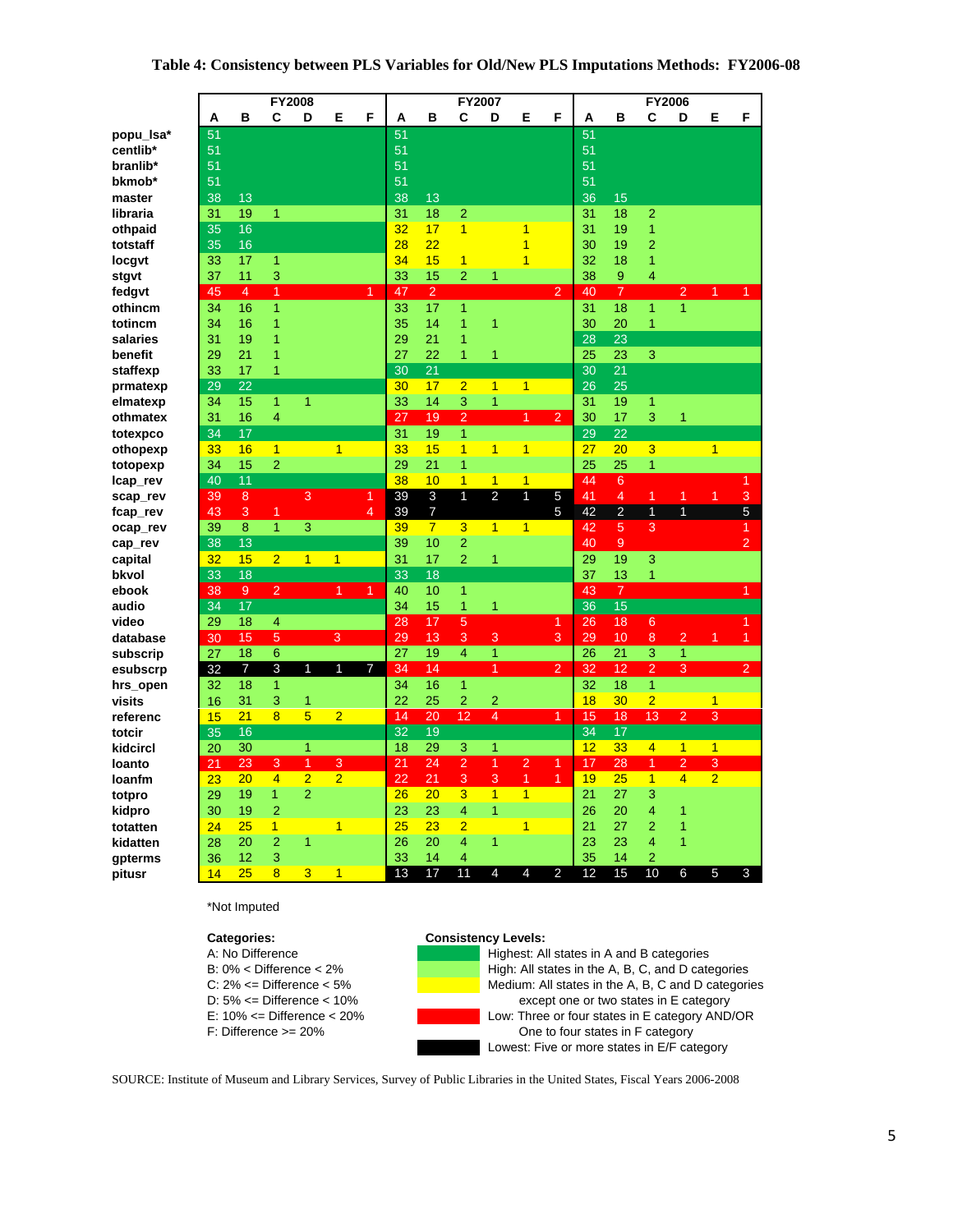The breakdown in Table 4 shows how many state estimates fell into each consistency category ranking for a PLS variable over the three year period. A summary of the results from Table 4 is given below.

- PLS variables generally held to similar consistency levels over the three fiscal years.
- As expected, the four non-imputed variables showed no differences between old and new PLS imputation methods among any of the PLS variable state estimates (popu\_lsa, centlib, branlib, bkmob).
- Low consistency was observed between old and new PLS imputation methods for the PLS capital revenue variables (lcap\_rev, scap\_rev, fcap\_rev, ocap\_rev, cap\_rev), which are grouped together during imputations. Table 4 shows all five variables had at least one 'F' consistency ranking in one or more of the three years. This level of inconsistency is not unexpected for capital variables because of the variability in this type of data.
- Table 4 shows high consistency over the three years for stgvt variable, but low consistency (at least one 'F' consistency ranking per year) for fedgvt.
- State estimates of PLS income and benefits related variables (othincm, totincm, salaries, benefit, staffexp) were highly consistent over the three years.
- Table 4 shows high consistency was observed for state estimates of print serial subscriptions (subscrip), but low consistency for electronic serial subscriptions (esubscrp), which agrees with the expected results.
- Consistency problems for state estimates of PLS inter-library loans variables (loanto, loanfm).
- Very low consistency in 2006 and 2007 between old and new imputation methods for the number of users of public internet computers per year (pit\_usr).

The second display of PLS imputation method comparison data is provided in Table 5, which examines states and gives a breakdown of consistency category rankings. The breakdown determines how many PLS variable estimates for a particular state fell into each consistency category over the three-year period.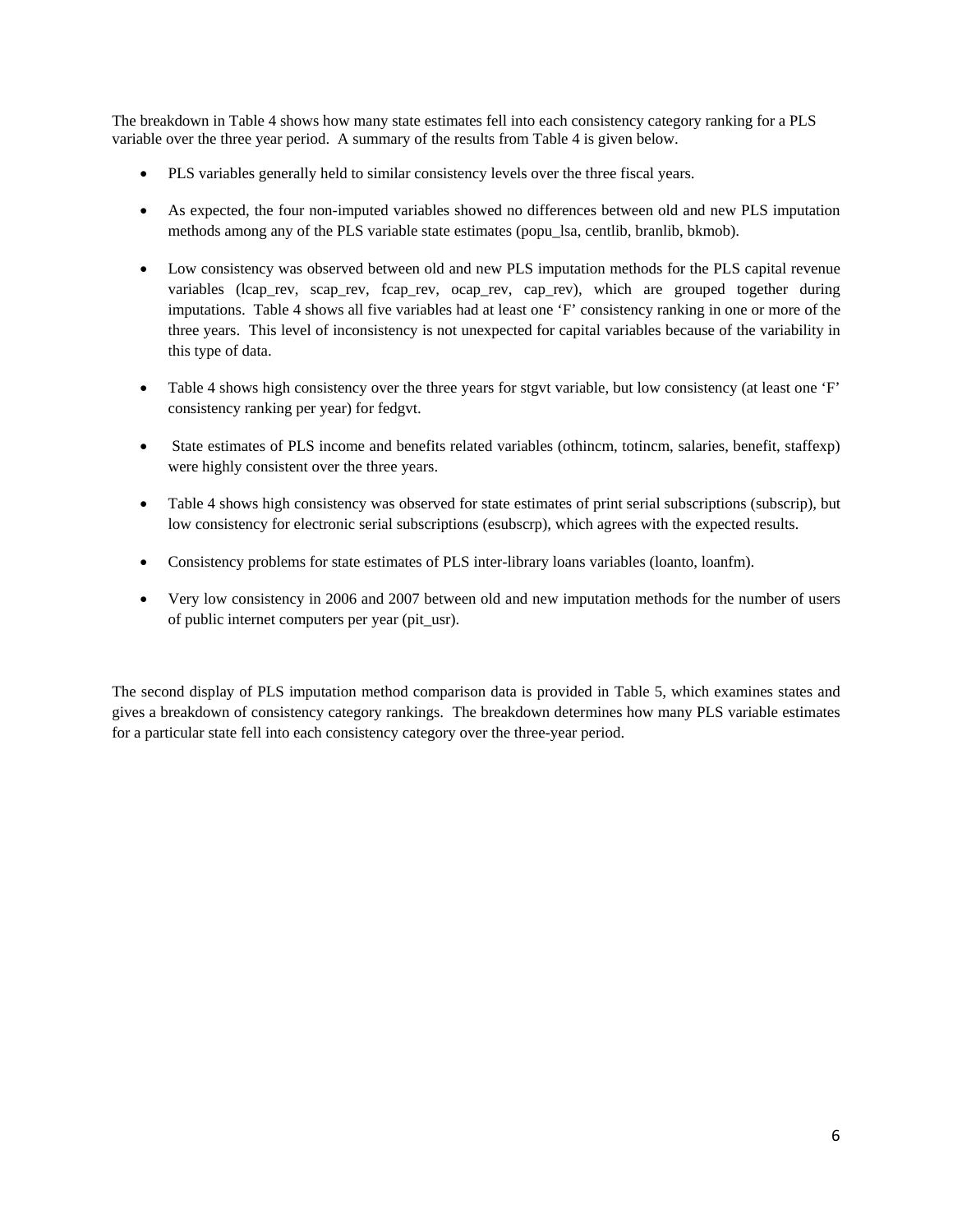#### **Table 5: Consistency between States for Old/New PLS Imputations Methods: FY2006-08**

|           |                 |                           |                           | <b>FY2008</b>  |                           |                |                 |                           | FY2007         |                |                      |                |                 |                     |                         | <b>FY2006</b>             |                           |                      |
|-----------|-----------------|---------------------------|---------------------------|----------------|---------------------------|----------------|-----------------|---------------------------|----------------|----------------|----------------------|----------------|-----------------|---------------------|-------------------------|---------------------------|---------------------------|----------------------|
|           | Α               | В                         | С                         | D              | Е                         | F              | Α               | B                         | С              | D              | Е                    | F              | Α               | в                   | С                       | D                         | Е                         | F                    |
| AL        | $\frac{34}{47}$ | 11                        | $\overline{1}$            | 1              |                           | 1              | 36              | 9                         | $\overline{2}$ | 1              |                      |                | $\overline{35}$ | 8                   | $\overline{2}$          | $\overline{3}$            |                           |                      |
| AK        |                 | $\overline{1}$            |                           |                |                           |                | 47              | $\overline{1}$            |                |                |                      |                | 47              | $\mathbf{1}$        |                         |                           |                           |                      |
| AZ        | 11              | 34                        | $\overline{2}$            | 1              |                           |                | 9               | 32                        | $\overline{1}$ | $\overline{2}$ | $\overline{2}$       | $\overline{2}$ | 23              | 21                  | $\overline{1}$          | $\overline{2}$            | $\overline{1}$            |                      |
| AR        | 13              | 32                        | $\overline{2}$            | 1              |                           |                | 14              | 31                        | $\overline{2}$ | $\overline{1}$ |                      |                | 5 <sup>5</sup>  | 34                  | $\overline{4}$          | $\overline{\overline{3}}$ | $\overline{1}$            | 1 <sup>1</sup>       |
| СA        | 24              | 22                        | 1                         | 1              |                           |                | 22              | 25                        | 1              |                |                      |                | $\overline{32}$ | 16                  |                         |                           |                           |                      |
| CO        | $\overline{39}$ | $9\,$                     |                           |                |                           |                | 35              | 12                        |                | 1              |                      |                | 40              | $6\phantom{1}$      | $\overline{1}$          |                           | $\overline{1}$            |                      |
| СT        | $6\phantom{1}$  | 27                        | $\overline{9}$            | $\overline{2}$ | $\overline{2}$            | $\overline{2}$ | $6\overline{6}$ | 27                        | 12             | $\overline{2}$ | $\overline{1}$       |                | 8               | 30                  | 9                       |                           | $\overline{1}$            |                      |
| DC        | 47              |                           | $\mathbf{1}$              |                |                           |                | 42              | $\overline{2}$            | $\overline{1}$ | 1              |                      | $\overline{2}$ | 41              | $\overline{2}$      | $\overline{1}$          |                           | $\overline{\overline{3}}$ | $\mathbf{1}$         |
| DE        | 44              | $\overline{1}$            |                           |                | $\overline{1}$            | $\overline{2}$ | 46              |                           |                | $\overline{1}$ |                      | $\overline{1}$ | 37              | $\overline{3}$      | $\mathbf{1}$            |                           |                           | $\overline{7}$       |
| FL.       | 18              | 29                        | $\mathbf{1}$              |                |                           |                | 10              | $\overline{38}$           |                |                |                      |                | 10              | 35                  | $\overline{2}$          | 1                         |                           |                      |
| GA        | 44              | $\overline{1}$            | $\overline{1}$            | $\overline{1}$ | $\overline{1}$            |                | 43              | $\overline{4}$            |                | $\overline{1}$ |                      |                | 47              | $\overline{1}$      |                         |                           |                           |                      |
| HI        | 48              |                           |                           |                |                           |                | 48              |                           |                |                |                      |                | 48              |                     |                         |                           |                           |                      |
| ID        | 18              | 30                        |                           |                |                           |                | 18              | 29                        | 1              |                |                      |                | 18              | 25                  | $\overline{3}$          |                           |                           | $\overline{2}$       |
| IL        | 11              | 37                        |                           |                |                           |                | $6^{\circ}$     | 31                        | $\overline{3}$ | $\overline{4}$ | $\overline{2}$       | $\overline{2}$ | 10              | 31                  | $\overline{2}$          | $3 -$                     | $\overline{2}$            |                      |
| IN        | 44              | $\overline{4}$            |                           |                |                           |                | 41              | 6                         | 1              |                |                      |                | 38              | 8                   | $\overline{1}$          |                           |                           | 1                    |
| IA        | $\overline{8}$  | 37                        | $\overline{2}$            |                |                           | 1              | 12              | 35                        |                |                |                      | $\overline{1}$ | $\overline{20}$ | $\overline{28}$     |                         |                           |                           |                      |
| KS        | 24              | 23                        | $\overline{1}$            |                |                           |                | 37              | $6\phantom{1}$            | $\overline{c}$ |                |                      | 3              | 14              | 30                  | $\overline{2}$          |                           | 1                         | $\blacktriangleleft$ |
| KY        | 48              |                           |                           |                |                           |                | 45              | $\overline{\overline{3}}$ |                |                |                      |                | 41              | $\overline{7}$      |                         |                           |                           |                      |
| LA        | 47              | $\mathbf{1}$              |                           |                |                           |                | 48              |                           |                |                |                      |                | 35              | 9                   | $\overline{2}$          |                           |                           | $\overline{2}$       |
| ME        | 11              | 34                        | $\overline{2}$            | 1              |                           |                | $\overline{7}$  | 22                        | 10             | 6 <sup>°</sup> | $\blacktriangleleft$ | $\overline{2}$ | 11              | 28                  | $6\phantom{1}$          | $\overline{\overline{3}}$ |                           |                      |
| MD        | 45              | $\overline{2}$            |                           |                |                           | 1              | $\overline{47}$ | $\overline{1}$            |                |                |                      |                | 46              | $\overline{2}$      |                         |                           |                           |                      |
| <b>MA</b> | 13              | 32                        | $\overline{\overline{3}}$ |                |                           |                | 12              | 34                        | $\overline{2}$ |                |                      |                | 11              | 35                  | $\overline{1}$          | $\mathbf{1}$              |                           |                      |
| MI        | 9               | 31                        | $6\overline{6}$           | $\overline{1}$ | $\overline{1}$            |                | 17              | 30                        |                |                | $\overline{1}$       |                | $\overline{7}$  | 35                  | 4                       | 4                         |                           | 1                    |
| MN        | 42              | 5                         |                           | $\overline{1}$ |                           |                | 32              | 15                        |                |                |                      | $\overline{1}$ | 38              | $\overline{9}$      |                         | $\overline{1}$            |                           |                      |
| МS        | 48              |                           |                           |                |                           |                | 48              |                           |                |                |                      |                | 47              | $\overline{1}$      |                         |                           |                           |                      |
| МO        | 42              | 5                         | $\overline{1}$            |                |                           |                | 33              | 11                        | $\overline{2}$ |                | 1                    | $\mathbf{1}$   | 27              | 15                  | $\overline{\mathbf{3}}$ | $\overline{2}$            | $\overline{1}$            |                      |
| MT        | 47              | $\overline{1}$            |                           |                |                           |                | 48              |                           |                |                |                      |                | 47              | $\overline{1}$      |                         |                           |                           |                      |
| <b>NE</b> | $\overline{7}$  | 27                        | $\overline{9}$            | 3 <sup>1</sup> | $\overline{2}$            |                | <b>R</b>        | 25                        | 8              | 4              | $\overline{4}$       |                | 11              | 25                  | 9                       | $\mathbf{1}$              | $\overline{2}$            |                      |
| <b>NV</b> | 47              | $\overline{1}$            |                           |                |                           |                | $\overline{47}$ | $\overline{1}$            |                |                |                      |                | 48              |                     |                         |                           |                           |                      |
| <b>NH</b> | 12              | 33                        | $\overline{2}$            |                | $\overline{1}$            |                | $\overline{7}$  | 32                        | $\overline{4}$ | $\overline{4}$ |                      | $\overline{1}$ | $6^{\circ}$     | 33                  | $\overline{4}$          | 3                         |                           | $\overline{2}$       |
| NJ        | $\overline{4}$  | 40                        | $\overline{1}$            | $\overline{2}$ |                           | $\overline{1}$ | $6\overline{6}$ | 39                        | $\overline{2}$ |                | 1 <sup>1</sup>       |                | $6\overline{6}$ | 39                  | $\overline{2}$          |                           | 1 <sup>1</sup>            |                      |
| <b>NM</b> | 45              | $\overline{\overline{3}}$ |                           |                |                           |                | 18              | 28                        | $\overline{2}$ |                |                      |                | 23              | 24                  | $\overline{1}$          |                           |                           |                      |
| NY        | 45              | 3                         |                           |                |                           |                | 45              | 3                         |                |                |                      |                | 45              | $\overline{3}$      |                         |                           |                           |                      |
| <b>NC</b> | 42              | 5                         | $\overline{1}$            |                |                           |                | 44              | $\overline{4}$            |                |                |                      |                | 43              | 5                   |                         |                           |                           |                      |
| <b>ND</b> | 33              | 10                        | $\overline{1}$            | 3              |                           | $\overline{1}$ | 23              | 22                        | 1              | $\overline{2}$ |                      |                | 23              | 21                  | $\overline{2}$          | $\overline{1}$            | $\overline{1}$            |                      |
| OН        | 36              | 11                        | 1                         |                |                           |                | 34              | 13                        | 1              |                |                      |                | 34              | 13                  | $\overline{1}$          |                           |                           |                      |
| OK        | 48              |                           |                           |                |                           |                | 47              | $\overline{1}$            |                |                |                      |                | 48              |                     |                         |                           |                           |                      |
| OR        | 31              | 17                        |                           |                |                           |                | 43              | 3                         | $\overline{2}$ |                |                      |                | 25              | 21                  | $\overline{1}$          | $\overline{1}$            |                           |                      |
| PA        | 33              | 15                        |                           |                |                           |                | 33              | 14                        | $\mathbf{1}$   |                |                      |                | 35              | 11                  | $\overline{a}$          |                           |                           |                      |
| RI        | 15              | 22                        | 11                        |                |                           |                | 25              | 18                        | 5              |                |                      |                | 16              | 24                  | 8                       |                           |                           |                      |
| SC        | 47              | $\overline{1}$            |                           |                |                           |                | 47              | $\overline{1}$            |                |                |                      |                | 47              |                     | 1                       |                           |                           |                      |
| <b>SD</b> | 11              | $\overline{29}$           | $\overline{2}$            | $\overline{3}$ | $\overline{1}$            | $\overline{2}$ | 11              | $\overline{21}$           | 10             | $\overline{2}$ | $\overline{1}$       | 3              | 11              | 21                  | $\overline{8}$          | $\overline{4}$            | $\overline{2}$            | $\overline{2}$       |
| <b>TN</b> | 46              | $\overline{2}$            |                           |                |                           |                | 36              | $\overline{12}$           |                |                |                      |                | 27              | $\overline{21}$     |                         |                           |                           |                      |
|           | 44              |                           |                           | $\overline{1}$ |                           |                |                 |                           |                |                | 1 <sup>1</sup>       |                | 31              | 17                  |                         |                           |                           |                      |
| ТX<br>UT  | 17              | 3<br>29                   |                           |                |                           |                | 36<br>41        | 11<br>$\overline{7}$      |                |                |                      |                | 41              | $\overline{7}$      |                         |                           |                           |                      |
| VT        | 8               | 25                        | $\overline{c}$<br>9       | $\overline{1}$ | $\overline{\overline{3}}$ | $\overline{2}$ | 8               | 23                        | $\overline{8}$ | 3              | $\overline{2}$       | $\overline{4}$ | 20              | 23                  | 3                       |                           | $\overline{2}$            |                      |
| <b>VA</b> | 37              | 9                         |                           | $\overline{1}$ | $\overline{1}$            |                | 40              | $\bf 8$                   |                |                |                      |                | 35              | 11                  | $\overline{2}$          |                           |                           |                      |
| WA        | 30              | $\overline{9}$            | 5                         | $\overline{1}$ | 3                         |                | 11              | 28                        | 6              |                | 1                    | $\overline{2}$ | 24              | 16                  | 7                       |                           |                           |                      |
| WV        | 41              | $\frac{1}{7}$             |                           |                |                           |                | 43              | $\overline{4}$            | 1              |                |                      |                | 42              | 5                   | $\overline{1}$          |                           |                           |                      |
|           | 32              | 14                        |                           | $\overline{1}$ |                           | $\overline{1}$ | 36              |                           | 1              |                |                      |                | 38              |                     | $\mathbf{1}$            |                           |                           |                      |
| WI        | 48              |                           |                           |                |                           |                |                 | 11<br>$\overline{2}$      |                |                |                      |                | 44              | 9<br>$\overline{4}$ |                         |                           |                           |                      |
| WY        |                 |                           |                           |                |                           |                | 46              |                           |                |                |                      |                |                 |                     |                         |                           |                           |                      |

Note: Each fiscal year compared old and new imputation methods for 48 variables

**Categories:** Consistency Levels:<br>
A: No Difference **Consistency Levels:** Alghest: Al

A: No Difference<br>B: 0% < Difference < 2%<br>High: All variables in the A, B, C, and D cate High: All variables in the A, B, C, and D categories C:  $2\%$  <= Difference < 5% Medium: All variables in the A, B, C and D categories D: 5% <= Difference < 10% except one or two variables in E category E: 10% <= Difference < 20% Low: Three or four variables in E category AND/OR<br>F: Difference > 20% Cne to four variables in F category. One to four variables in F category. Lowest: Five or more variables in E/F categories

SOURCE: Institute of Museum and Library Services, Survey of Public Libraries in the United States, Fiscal Years 2006-2008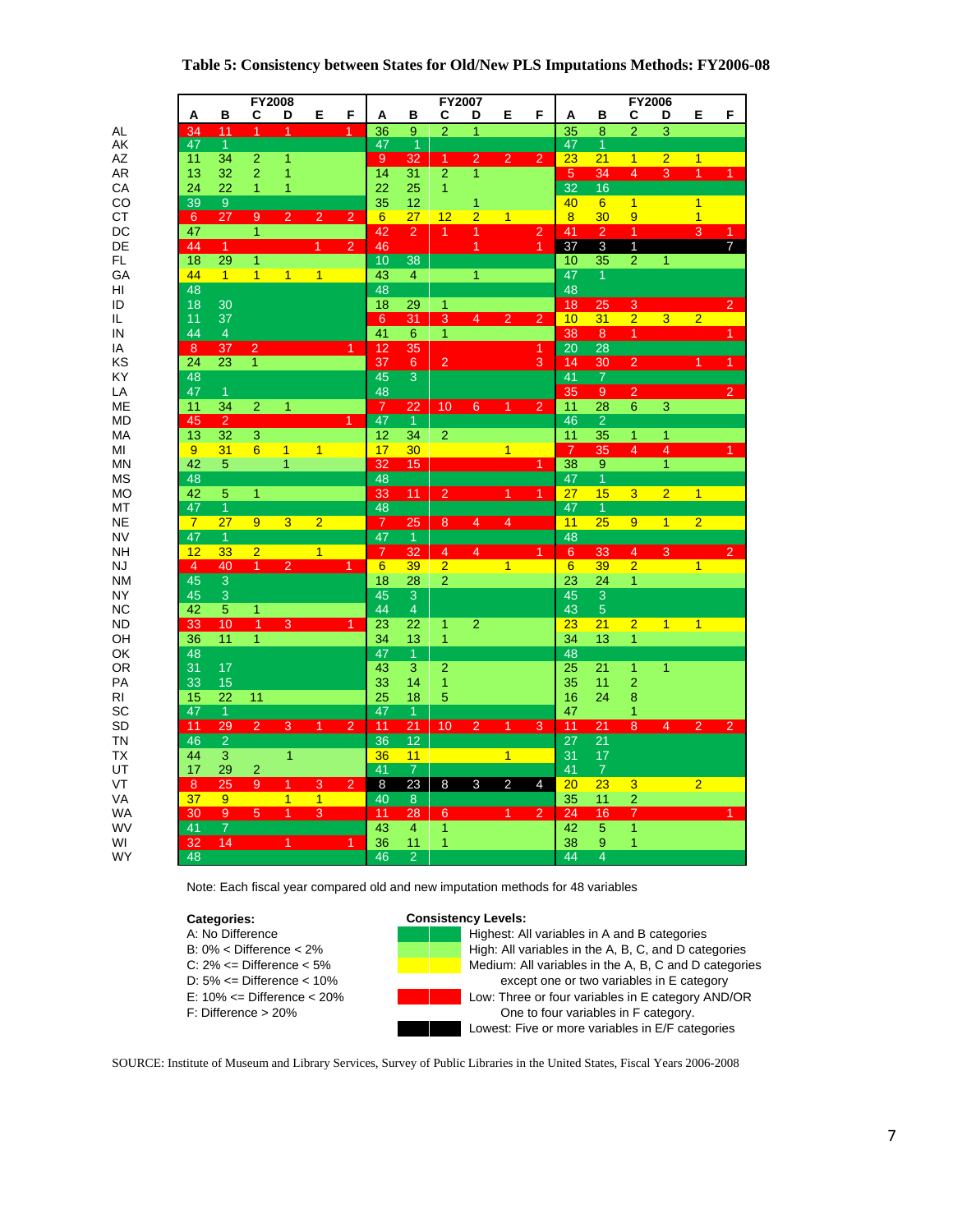A summary of the results from Table 5 is given below.

- More variation in consistency levels was observed for states compared to PLS variables in Table 4, which indicates that states have a greater tendency to switch consistency levels from one year to the next.
- As expected, certain states had chronic consistency issues between old and new PLS imputation methods, landing in the "Low" or "Lowest" consistency levels over the three year period. Some of these states confirmed anecdotal findings from the comparison spreadsheets, including: DC, DE, SD, VT, and NH.
- Some other states showed a high degree of consistency between old and new PLS imputation methods, landing in the "High" or "Highest" consistency levels in each of the three years. These states included: AK, CA, FL, HI, KY, MA, MS, MT, NV, NM, NC, OH, OK, OR, PA, RI, SC, TN, UT, WV, WY.
- Table 5 has some limitations since it can't show the geographic boundaries among the US states. Analysts must try to visualize the layout of the different states and how high or low consistency states may cluster together since no US map is provided.

Tables 4 & 5 provide a useful display for summarizing the comparison between old and new PLS imputation methods, and explain what consistency rankings led to assignment of a consistency level to a particular PLS variable or state. By aggregating the consistency rankings over the three fiscal years, a more concise overview of the comparison data can be produced. The main issue to be resolved in creating a consolidated display is determining how to define a set of consistency levels similar to those used in Tables  $4 \& 5$ , but extending over the three-year period. After some deliberation, three consistency levels ("High", "Medium" and "Low") were developed for the three-year comparison display.

| <b>Consistency Level</b> | <b>Color</b> | <b>Criteria</b>                                                                                                                                                                                |
|--------------------------|--------------|------------------------------------------------------------------------------------------------------------------------------------------------------------------------------------------------|
|                          |              |                                                                                                                                                                                                |
| High                     | Blue         | Differences between state estimates of PLS variables were below 10% over all                                                                                                                   |
|                          |              | three years.                                                                                                                                                                                   |
| Medium                   | Yellow       | If one or two differences between state estimates of PLS variables were 10% or<br>higher but below 20% in at least one of the three years.                                                     |
| Low                      | Dark Red     | Three or more differences between state estimates of PLS variables were 10% or<br>higher but below 20% in at least one of the three years AND/OR at least one<br>difference was 20% or higher. |

|  |  |  | Table 6: Consistency Levels for Three Year Comparison between Old and New PLS Imputations Methods |
|--|--|--|---------------------------------------------------------------------------------------------------|
|  |  |  |                                                                                                   |

Consistency levels in Table 6 were first applied to PLS variable comparisons over FY2006-08, as given in Table 4. The resulting consolidated display is shown in Table 7.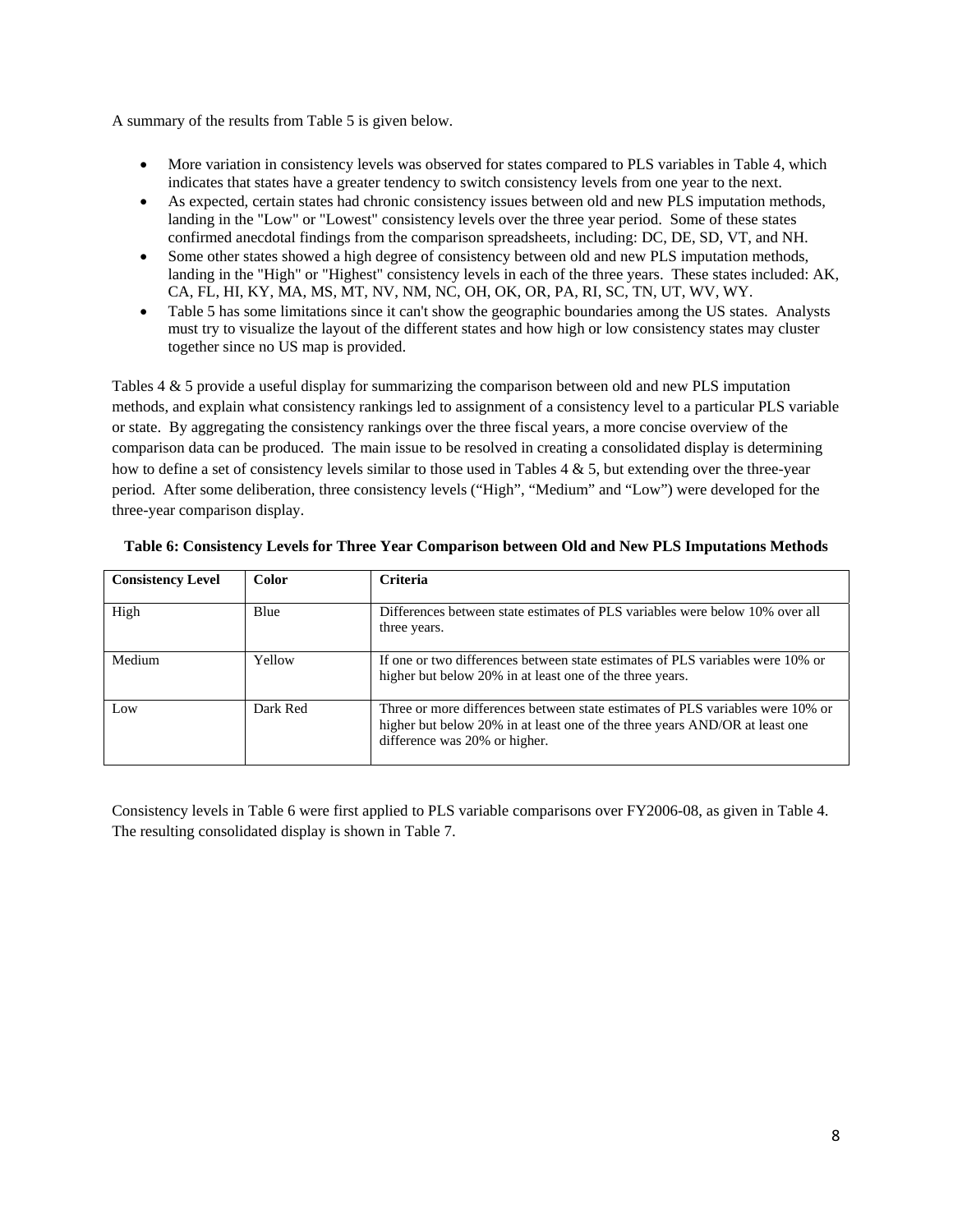#### **Table 7: Overall Consistency between PLS Variables for Old/New PLS Imputation Methods: FY2006-08**



## **Consistency Levels:**



High: All differences below 10% during all three years.

Medium: In at least one year, one or two state differences were 10% or higher, but below 20%

Low: In at least one of the three years: three or more state differences were 10% or higher but below 20% AND/OR at least one state difference was 20% or higher

SOURCE: Institute of Museum and Library Services, Survey of Public Libraries in the United States, Fiscal Years 2006-2008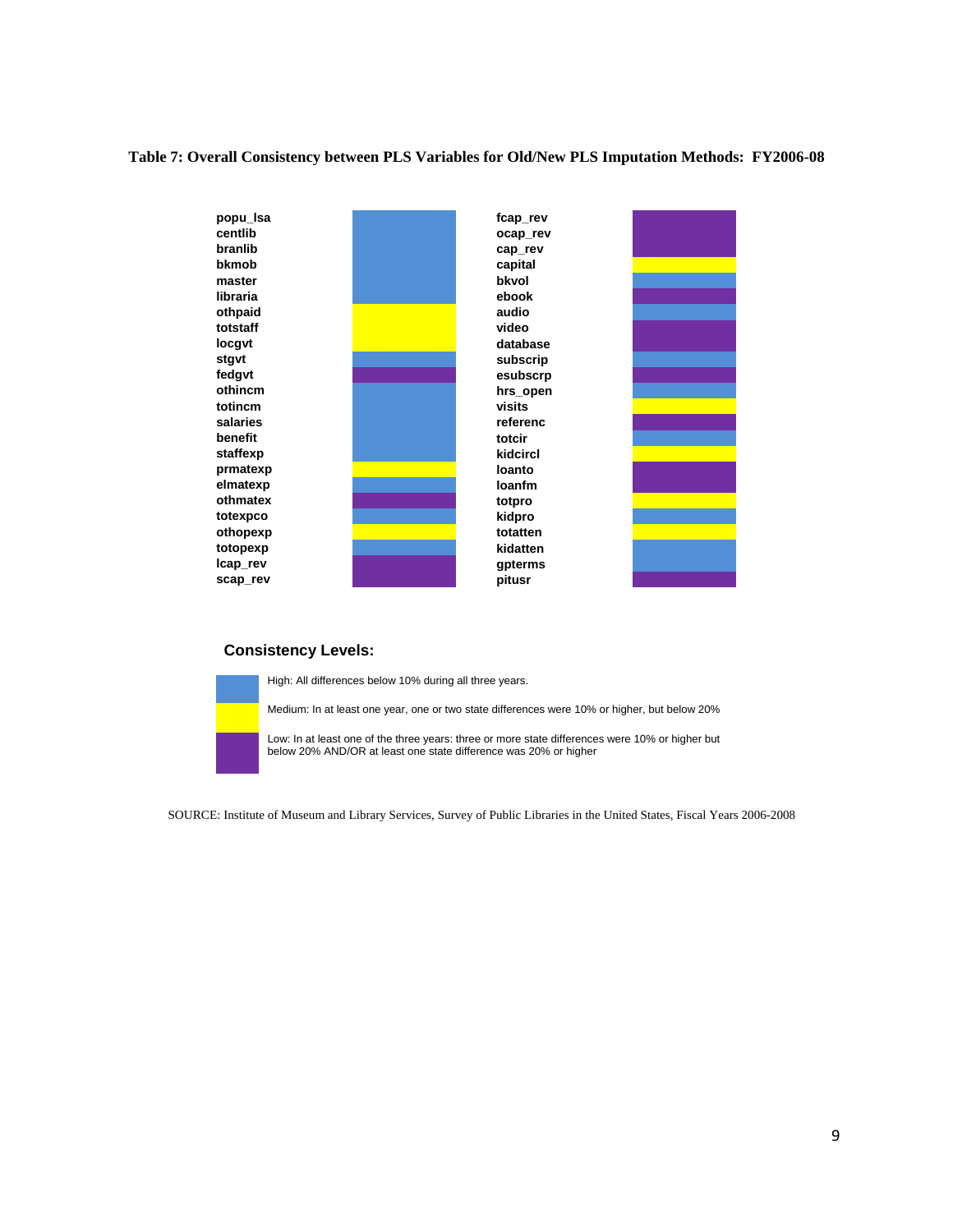Table 7 complements the detailed display in Table 4, providing a concise overview and sharper contrast of the trends in comparing old and new imputation methods for PLS variables during FY2006-08. Some of the findings are similar to those observed for Table 4, but the simplified display allows trends to be spotted more easily.

- Though there was high consistency between old and new PLS imputation methods over the three fiscal years for the state government revenue (stgvt) variable, the results also showed medium consistency for local government revenue (locgvt) and low consistency for federal government revenue (fedgvt). This finding is consistent with prior observation of these revenues, since allocation of state and local government revenues tend to be more even than federal revenues, which can vary with economic conditions and/or election results.
- Using the old PLS imputation methods, some variables were grouped together so that all detail variables were imputed to a zero value if a total variable had a reported value of zero. However, this practice was *not* continued in the new imputation methods. These variables included four capital revenue variables (lcap\_rev, scap\_rev, fcap\_rev, ocap\_rev) and two materials expenditures variables (prmatexp, elmatexp). Table 7 shows a low consistency level for four of the six variables and a medium consistency level for one of the six variables over the three fiscal years. The above findings are consistent with prior experience for capital expenditures, since these tend to be among the most volatile variables in economic surveys.
- Confirming earlier observations, the PLS variable for print subscriptions (subscrp) shows a high consistency between old & new imputation methods over the three fiscal years, but the PLS variable for electronic subscriptions (esubscrp) shows low consistency. These findinds could be explained since electronic publications are still a relatively new medium while print publications are a mature medium. It should be noted that the PLS electronic subscriptions variable will be phased out by FY2010.
- As expected, highly reported PLS variables for total librarians (libraria) and librarians with master's degrees (master) were assigned to the high consistency level over the three fiscal years, but similar variables for all other paid staff (othpaid) and total paid employees (totstaff) were assigned to the medium consistency level. These results can be explained by better records available for the number of librarians and masters degrees versus other paid staff and total employees.
- Although the PLS variable for number of general public internet computers (gpterms) was assigned to the high consistency level, the similar variable for number of public internet computer users per year (pitusr) was assigned to the low consistency level. These results are not surprising since the number of public internet computer users per year has been difficult to count in the past.

Consistency levels in Table 6 were then applied to the aggregated PLS variable comparisons from Table 5 over FY2006-08 to create an image map of the US. The resulting image is shown in Figure 1.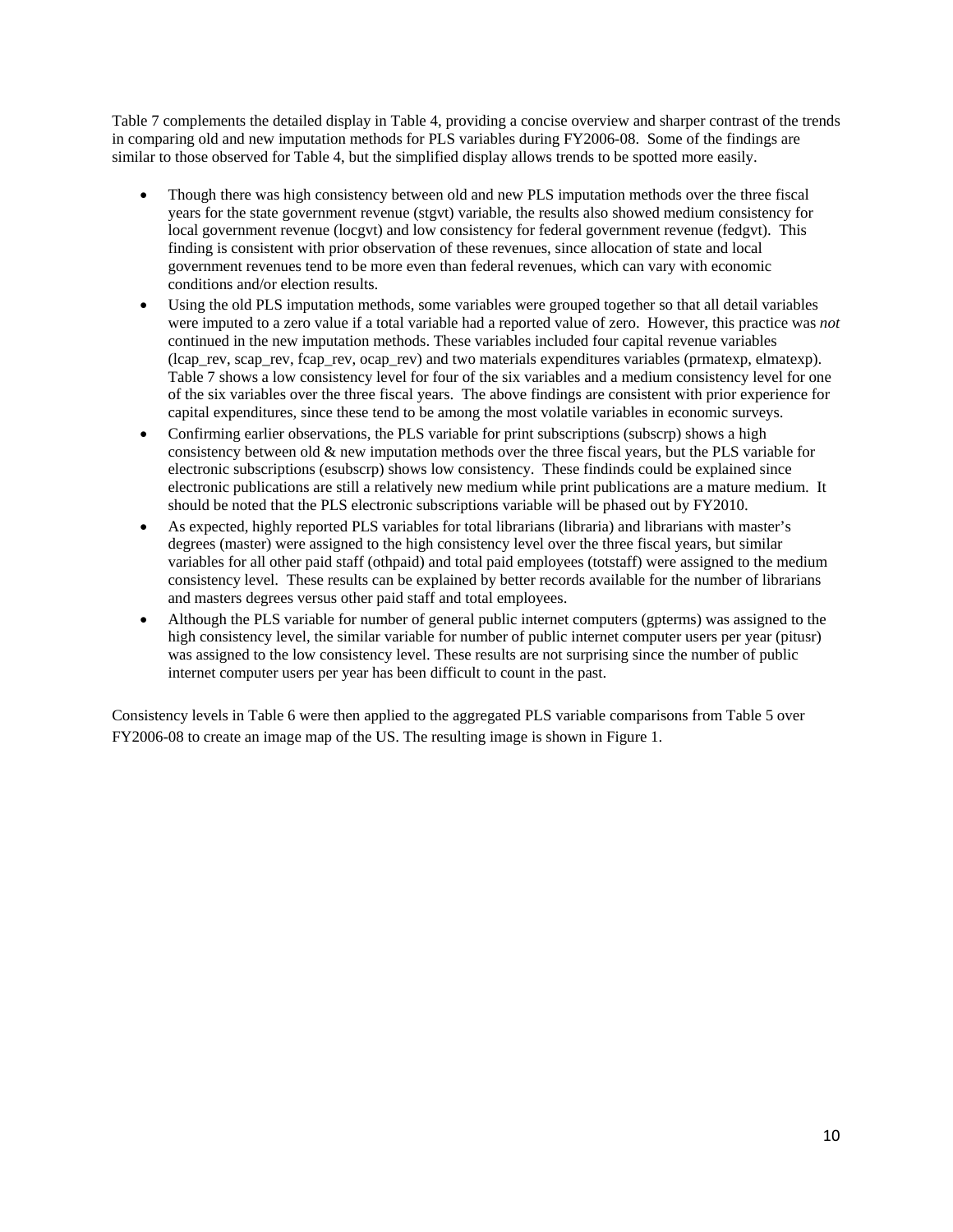## **Figure 1: Overall Consistency between States for Old/New PLS Imputation Methods: FY2006-08**



#### **Consistency Levels:**

High: All differences below 10% during all three years.

Medium: In at least one year, one or two variable differences were 10% or higher, but below 20%

Low: In at least one of the three years: three or more variable differences were 10% or higher but below 20% AND/OR at least one variable difference was 20% or higher

SOURCE: Institute of Museum and Library Services, Survey of Public Libraries in the United States, Fiscal Years 2006-2008

The geographic display in Figure 1 complements Table 5 and is helpful in locating where clustering of the consistency levels is occurring among the states. Some of the findings from Figure 1 include:

- Generally, a higher degree of consistency was observed between old and new PLS imputation methods for eastern states, with the exception of New England and mid Atlantic states.
- Higher consistency was also observed between old and new PLS imputation methods for western states (along with Alaska and Hawaii).
- Lower consistency was observed between old and new PLS imputation methods for Midwestern states.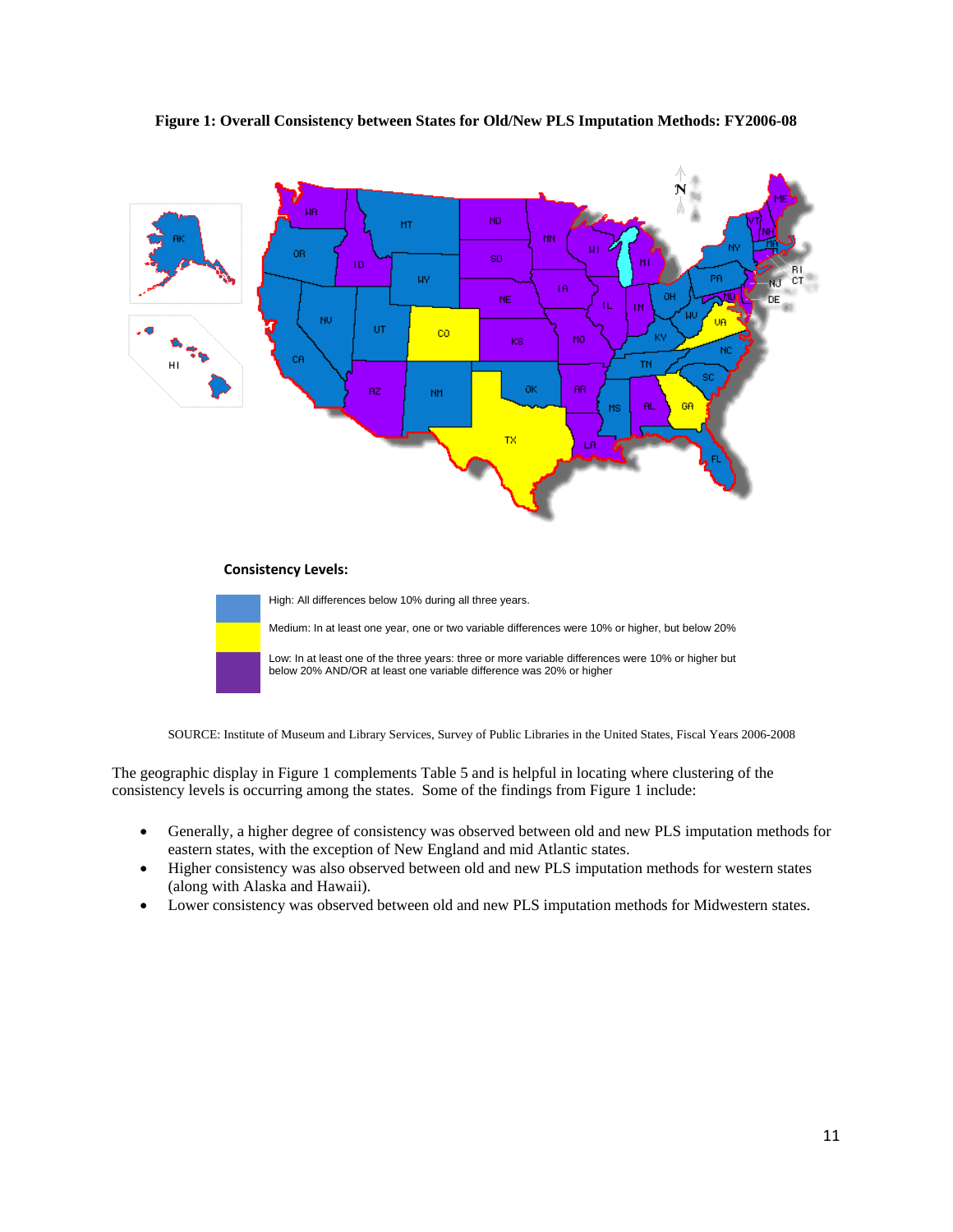### **Conclusions**

We've prepared a hierarchy of tools to help analysts sort through the large volume of information that compare the results of old and new PLS imputation methods in this bridge study. The comparison Excel spreadsheets form the foundation, while the year-by-year displays in Tables 4 and 5 are positioned at a second level. Finally, the consolidated displays in Table 7 and Figure 1, which aggregate comparison data over all three fiscal years, are at the top of the hierarchy. These comparison tools should help analysts quickly assess the differences between old and new imputation methods and help answer the most common questions.

Though a great deal of effort was made to allow for a smooth transition from old to new imputation methods, important differences remain and these can't be overlooked when comparing the bridge study results over FY2006- 08. Some of these changes include:

- Differences in forming imputation cells: the old methods form cells using manual methods while the new methods use an automated approach (cumulative root method) to form imputation cells.
- Changes to the imputation methods used at the PLS variable level: The transition from old to new PLS imputation methods affects some variables more than others. If imputation methods for a particular variable underwent drastic changes and that variable had a large number of missing values, that could lead to large discrepancies in state estimates and eventually to low consistency levels in Tables 4 and 7. More information about differences between old and new PLS imputation methods by variable are provided in Attachment A.
- Differences in the implementation of detail checks: the old methods performed detail versus total checks for some variables at the outset of imputation while new methods perform similar checks for the same variables after an initial round of imputation. As mentioned earlier, the results from Tables 4 and 7 show that these variables (lcap\_rev, scap\_rev, fcap\_rev, ocap\_rev, prmatexp, elmatexp) can have relatively large discrepancies between old and new imputation methods.

These differences should be considered when evaluating the results of this bridge study.

#### **References**

Brown, I. (2009), "Evaluation of Alternative Imputation Methods for the Public Libraries Survey (PLS)". Internal report. U.S. Census Bureau.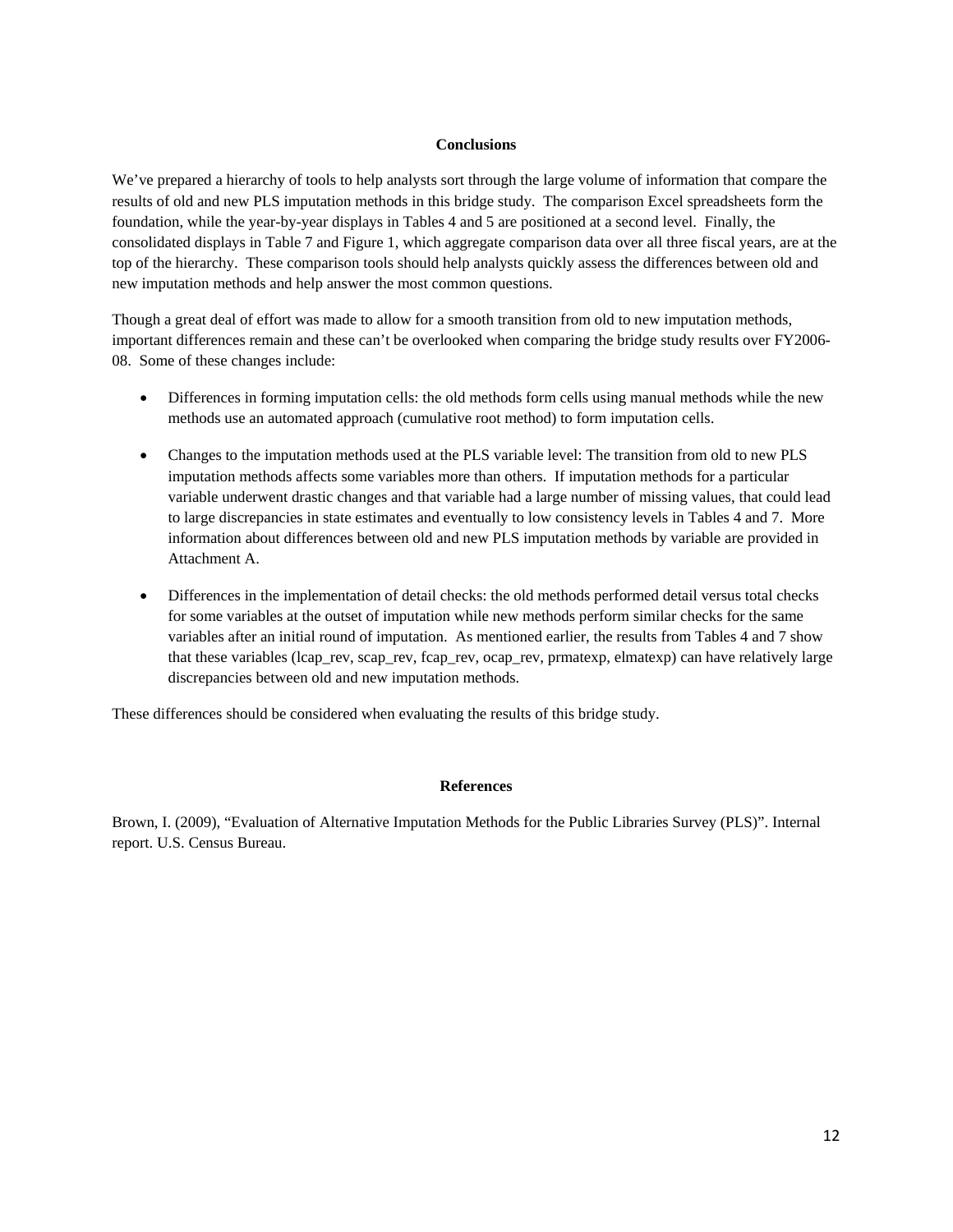# **Comparing Old and New Imputation Methods by PLS Variable**

## **Imputation Methods:**

Method 1: Prior year data with a cell mean growth rate: Prior year reported values are pulled forward and growth rates are applied to them. The growth rate is determined by calculating the mean of the growth rates of all respondents in an imputation cell. When reported values for the immediate prior year are not available, reported values from prior years two, three, or four are pulled forward and the growth rate for that year is applied to them.

Method 2: Prior year data with a hot-deck growth rate: The hot-deck procedure uses the growth rate of a respondent in the same imputation cell that is next in order to the non-respondent when ordered by population of legal service area. Prior year reported values are pulled forward and hot-deck growth rates are applied to them. When reported values for the immediate prior year are not available, reported values from prior years two, three, or four are pulled forward and the growth rate for that year is applied to them.

Method 3: An adjusted cell mean: The mean of all respondent values in an imputation cell for that library is adjusted for size by taking the ratio of the library's population to the cell mean of the population.

Method 4: The cell mean: The mean of all respondent values in an imputation cell for that library is used to calculate the imputed value.

Method 5: Prior year ratio to another item: The current year value of a highly correlated item is multiplied by the ratio of the prior year value of the item to be imputed to the prior year value of the highly correlated item. When reported values for the immediate prior year are not available, we compute the ratio using reported values from two, three, or four years prior.

Method 6:Cell median ratio with another item: The current year value of a highly correlated item is multiplied by the cell median ratio. The cell median ratio is calculated by finding the median of all ratios of the item to be imputed to the highly correlated item for all respondents in a cell.

Method 7: Prior year data with no growth rate (direct substitution): The prior year reported value is pulled forward for this item. When reported values for the immediate prior year are not available, pull forward reported values from two, three, or four years back.

Method 8:Cell median: The median of all respondent values in an imputation cell for that library is used to calculate the imputed value.

Method 9:Sequential hot-deck: The response from the next respondent, when ordered by population of legal service area, after the non-respondent from the same imputation cell is used.

| <b>Variable</b>                     | <b>Old Methods</b> | <b>New Methods</b> |
|-------------------------------------|--------------------|--------------------|
| <b>Central Library</b><br>(CENTLIB) | 1,3,4              | 1,3,4              |
| <b>Branch Library</b><br>(BRANLIB)  | 1,3,4              | 1,3,4              |
| <b>Bookmobiles</b><br>(BKMOB)       | 1,3,4              | 1,3,4              |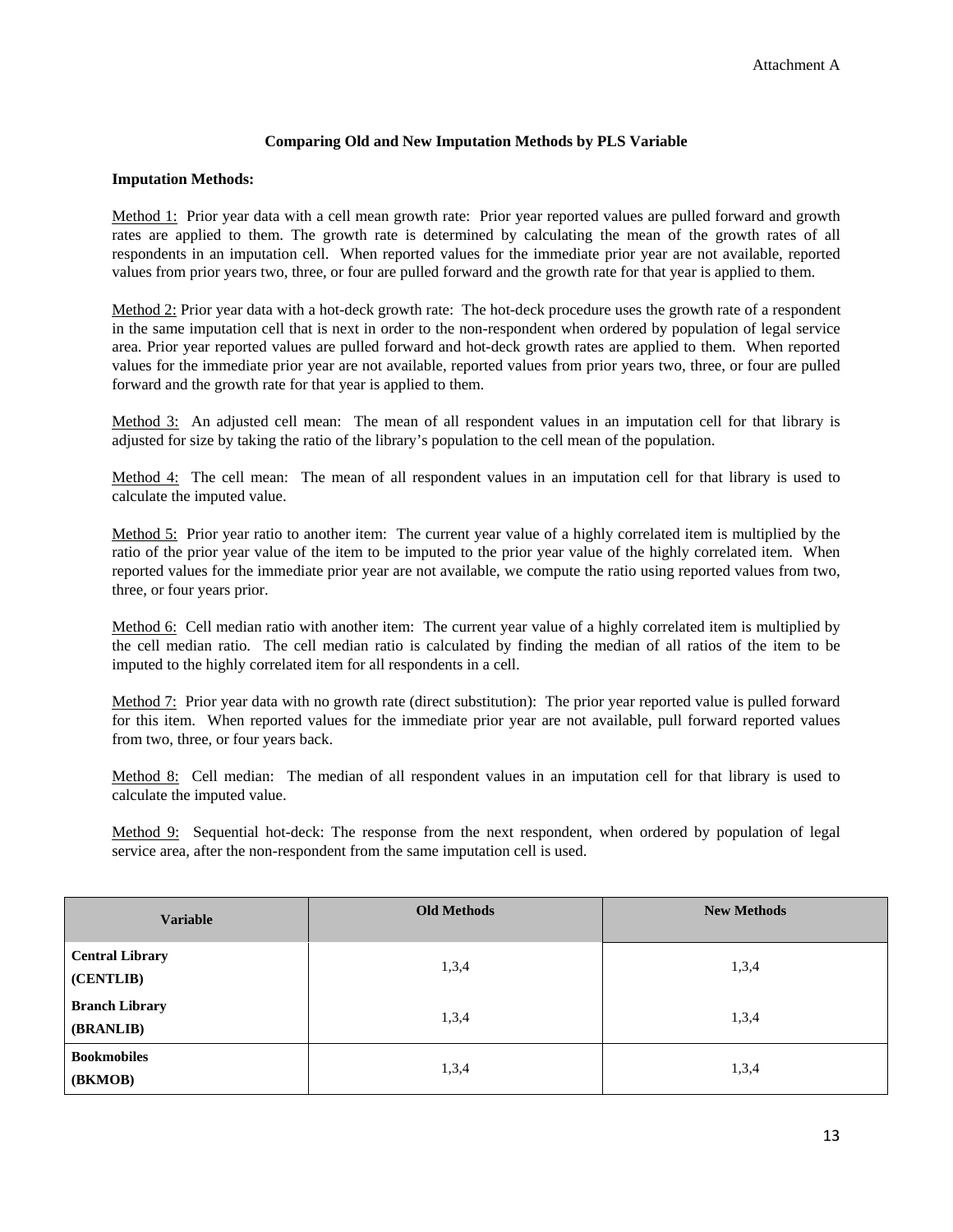| <b>Variable</b>                                        | <b>Old Methods</b>                                           | <b>New Methods</b>                              |  |  |
|--------------------------------------------------------|--------------------------------------------------------------|-------------------------------------------------|--|--|
| <b>Master</b><br>(MASTER)                              | 1,3,4                                                        | $1,3,4$ (sum)                                   |  |  |
| <b>Librarians</b><br>(LIBRARIA)                        | 1,3,4                                                        | 1,3,4 (rake)                                    |  |  |
| <b>Other Paid Employees</b><br>(OTHPAID)               | 1,3,4                                                        | 1,3,4 (rake)                                    |  |  |
| <b>Total Staff</b><br>(TOTSTAFF)                       | =LIBRARIA+OTHPAID                                            | $=LIBRARIA+OTHPAID$ [7,3]                       |  |  |
| <b>Local Government</b><br>(LOCGVT)                    | 2,5,8                                                        | 1,3,4                                           |  |  |
| <b>State Government</b><br>(STGVT)                     | 2,5,8                                                        | 1,8                                             |  |  |
| <b>Federal Government</b><br>(FEDGVT)                  | 2,5,8                                                        | 8                                               |  |  |
| <b>Other Revenue</b><br>(OTHINCM)                      | 2,5,8                                                        | 1,8                                             |  |  |
| <b>Total Operating Revenue</b><br>(TOTINCM)            | =LOCGVT+STGVT+FEDGVT+OTHINCM                                 | 1,3,4                                           |  |  |
| <b>Salaries</b><br>(SALARIES)                          | 5, (special imputation method), 3,4                          | $1,3,4$ (sum)                                   |  |  |
| <b>Benefits</b><br>(BENEFIT)                           | $=$ STAFFEXP-SALARIES                                        | $5(STAFFEXP)$ , 3,4 (rake)                      |  |  |
| <b>Total Staff Expenditures</b><br>(STAFFEXP)          | 1,3,4                                                        | $1,3,4$ (sum)                                   |  |  |
| <b>Print Materials Expenditures</b><br>(PRMATEXP)      | Set to 0 if total is $0,5,5$ (different item), 1,7,8         | 6(TOTEXPCO), 6(imputed TOTEXPCO), 3, 4<br>(sum) |  |  |
| <b>Electronic Materials Expenditures</b><br>(ELMATEXP) | Set to zero if total is 0,1,8,3,4                            | 5(TOTEXPCO), 3, 4 (sum)                         |  |  |
| <b>Other Materials Expenditures</b><br>(OTHMATEX)      | Special impute, 5,1,7,8 or<br>=TOTEXPCO- (PRMATCXP+ELMATEXP) | $1,3,4$ (sum)                                   |  |  |
| <b>Total Collection Expenditures</b><br>(TOTEXPCO)     | 1,3,4                                                        | $1,3,4$ (sum)                                   |  |  |
| <b>Other Operating Expenditures</b><br>(OTHOPEXP)      | =TOTOPEXP-(TOTSTAFF+TOTEXPCO)                                | $1,3,4$ (sum)                                   |  |  |
| <b>Total Operating Expenditures</b><br>(TOTOPEXP)      | 1,3                                                          | $1,3,4$ (sum)                                   |  |  |
| <b>Local Capital Revenue</b><br>(LCAP_REV)             | If total is $0$ set to $0,5,8$                               | 1,8, 11(rake)                                   |  |  |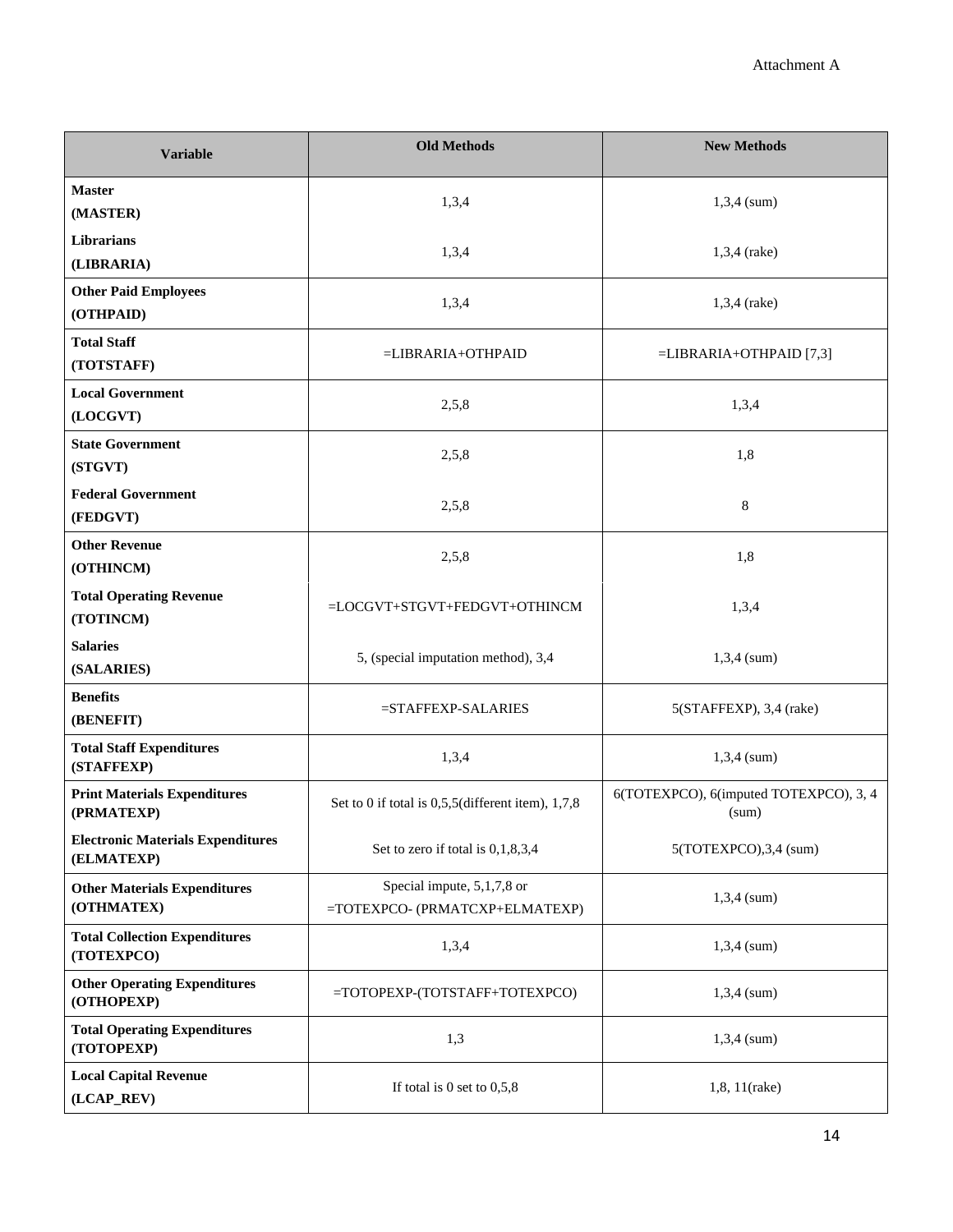| <b>Variable</b>                                | <b>Old Methods</b>                                                     | <b>New Methods</b>                                                          |
|------------------------------------------------|------------------------------------------------------------------------|-----------------------------------------------------------------------------|
| <b>State Capital Revenue</b><br>(SCAP_REV)     | If total is 0 set to $0,5,8$                                           | 8 (rake)                                                                    |
| <b>Federal Capital Revenue</b><br>(FCAP_REV)   | If total is 0 set to $0,5,8$                                           | 8 (rake)                                                                    |
| <b>Other Capital Revenue</b><br>(OCAP_REV)     | If total is 0 set to 0 or = $CAP\_REV-$<br>(LCAPREV+SCAP_REV+FCAP_REV) | 8 (rake)                                                                    |
| <b>Total Capital Revenue</b><br>(CAP_REV)      | 1,5,8                                                                  | $1,8$ (sum)                                                                 |
| <b>Total Capital Expenditures</b><br>(CAPITAL) | 1on TOTEXP then =TOTEXP-TOTOPEXP                                       | 7 on TOTEXP then =TOTEXP-TOTOPEXP or<br>if no prior data then 3 for CAPITAL |
| <b>Print Materials</b><br>(BKVOL)              | 1,3,4                                                                  | 1,3,4                                                                       |
| <b>Electronic Books</b><br>(EBOOK)             | 1,8                                                                    | 7,8                                                                         |
| <b>Audio</b><br>(AUDIO)                        | 1,3,4                                                                  | 1,3,4                                                                       |
| <b>Video</b><br>(VIDEO)                        | 3,4,8                                                                  | 1,3,4                                                                       |
| <b>State Databases</b><br>$(DB\_ST)$           | New item                                                               | 6(DATABASE), 3,4 (rake)                                                     |
| <b>Local Databases</b><br>(DB_LOC)             | New item                                                               | 8 (rake)                                                                    |
| <b>Other Databases</b><br>(DB_OTH)             | New item                                                               | $1,8$ (rake)                                                                |
| <b>Databases</b><br>(DATABASE)                 | 1,8                                                                    | $3,4$ (sum)                                                                 |
| <b>Print Subscriptions</b><br>(SUBSCRIP)       | 1,3,4                                                                  | 3,4                                                                         |
| <b>Electronic Subscriptions</b><br>(ESUBSCRP)  | 1,7,8                                                                  | 1,3,4                                                                       |
| <b>Hours Open</b><br>(HRS_OPEN)                | If outlets same 1, not same mean hrs by outlet<br>type                 | 5(outlets), mean hrs_open adjusted by outlets,<br>3,4                       |
| <b>Library Visits</b><br>(VISITS)              | 1, Population * total visits/total population, 4                       | 1,3,4                                                                       |
| <b>Reference Transactions</b><br>(REFERENC)    | 1,8                                                                    | 3,4                                                                         |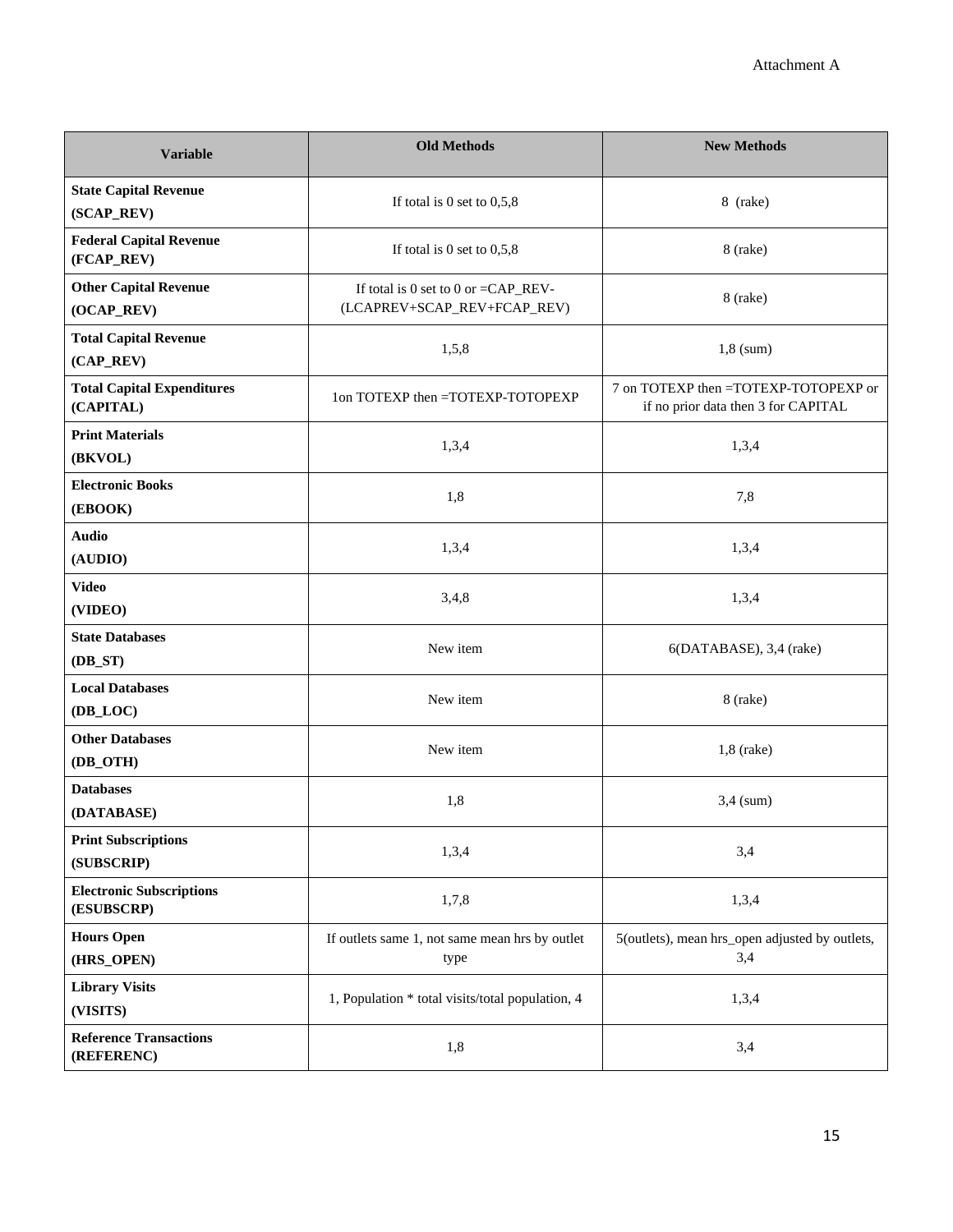| <b>Variable</b>                                                     | <b>Old Methods</b>                  | <b>New Methods</b>                             |
|---------------------------------------------------------------------|-------------------------------------|------------------------------------------------|
| <b>Total Circulation</b><br>(TOTCIR)                                | 1,8                                 | 1,3,4                                          |
| <b>Children's Circulation</b><br>(KIDCIRCL)                         | 5,6                                 | 6(TOTCIR), 6(imputed TOTCIR), 3,4              |
| <b>Loans To</b><br>(LOANTO)                                         | 5,8                                 | 5(LOANFM), 6(imputed LOANFM), 3,4              |
| <b>Loans From</b><br>(LOANFM)                                       | 5,8                                 | 6(LOANTO), 3, 4                                |
| <b>Total Library Programs</b><br>(TOTPRO)                           | 5,6,1,8                             | 6(KIDPRO), 6(imputed KIDPRO) 3,4               |
| <b>Children's Programs</b><br>(KIDPRO)                              | 5,6,1,8                             | 6(TOTPRO), 1,3,4                               |
| <b>Total Attendance at Library</b><br><b>Programs</b><br>(TOTATTEN) | 5,1,8                               | 1,3,4                                          |
| <b>Children's Program Attendance</b><br>(KIDATTEN)                  | 5,6,1,8                             | 6 (TOTATTEN), 6(imputed TOTATTEN) 3, 4         |
| <b>General Public Terminals</b><br>(GPTERMS)                        | 7,8                                 | 5(VISITS), 3,4                                 |
| <b>Electronic Users</b><br>(PITUSR)                                 | If no GPTERMS then zero, if yes 5,6 | If GPTERMS=0 then 0, if yes 6(GPTERMS),<br>3,4 |
| <b>Registered Borrowers</b><br>(REGBOR)                             | New item                            | 1,3,4                                          |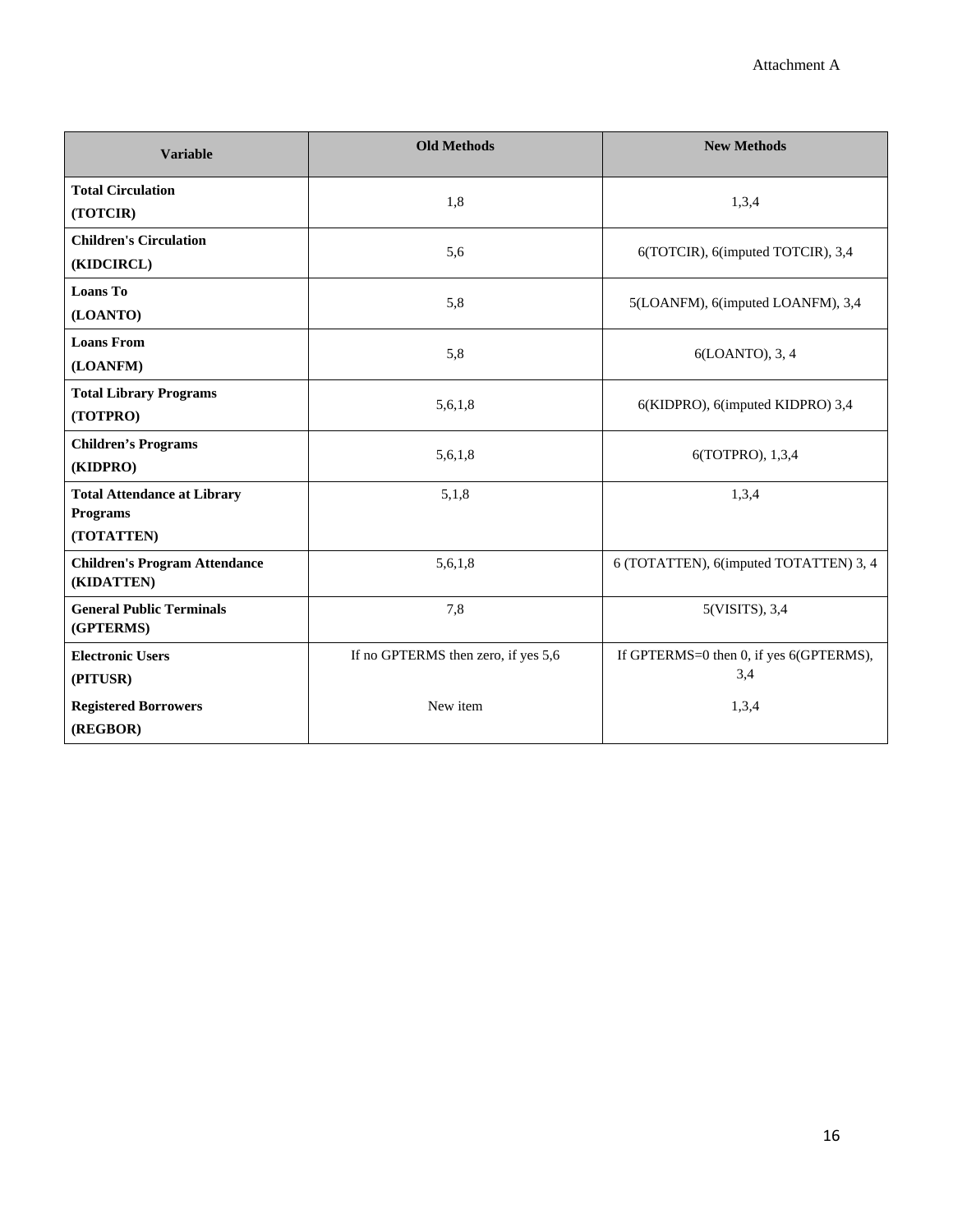# **Attachment B: PLS Variable Glossary**

| popu_lsa       | Population of the Legal Service Area     |
|----------------|------------------------------------------|
| centlib        | <b>Number of Central Libraries</b>       |
| <b>branlib</b> | <b>Number of Branch Libraries</b>        |
| bkmob          | Number of Bookmobiles                    |
| master         | Librarians with master's degrees         |
| libraria       | <b>Total Librarians</b>                  |
| othpaid        | All other Paid Staff                     |
| totstaff       | <b>Total Paid Employees</b>              |
| locgyt         | <b>Local Government Revenue</b>          |
| stgvt          | <b>State Government Revenue</b>          |
| fedgvt         | <b>Federal Government Revenue</b>        |
| othincm        | <b>Other Operating Revenue</b>           |
| totincm        | <b>Total Operating Revenue</b>           |
| salaries       | Salaries & Wages Expenditures            |
| benefit        | <b>Employee Benefit Expenditures</b>     |
| staffexp       | <b>Total Staff Expenditures</b>          |
| prmatexp       | <b>Print Materials Expenditures</b>      |
| elmatexp       | <b>Electronic Materials Expenditures</b> |
| othmatexp      | <b>Other Materials Expenditures</b>      |
| totexpco       | <b>Total Collection Expenditures</b>     |
| othopexp       | <b>Other Operating Expenditures</b>      |
| totopexp       | <b>Total Operating Expenditures</b>      |
| lcap_rev       | <b>Local Government Capital Revenue</b>  |
| scap_rev       | <b>State Government Capital Revenue</b>  |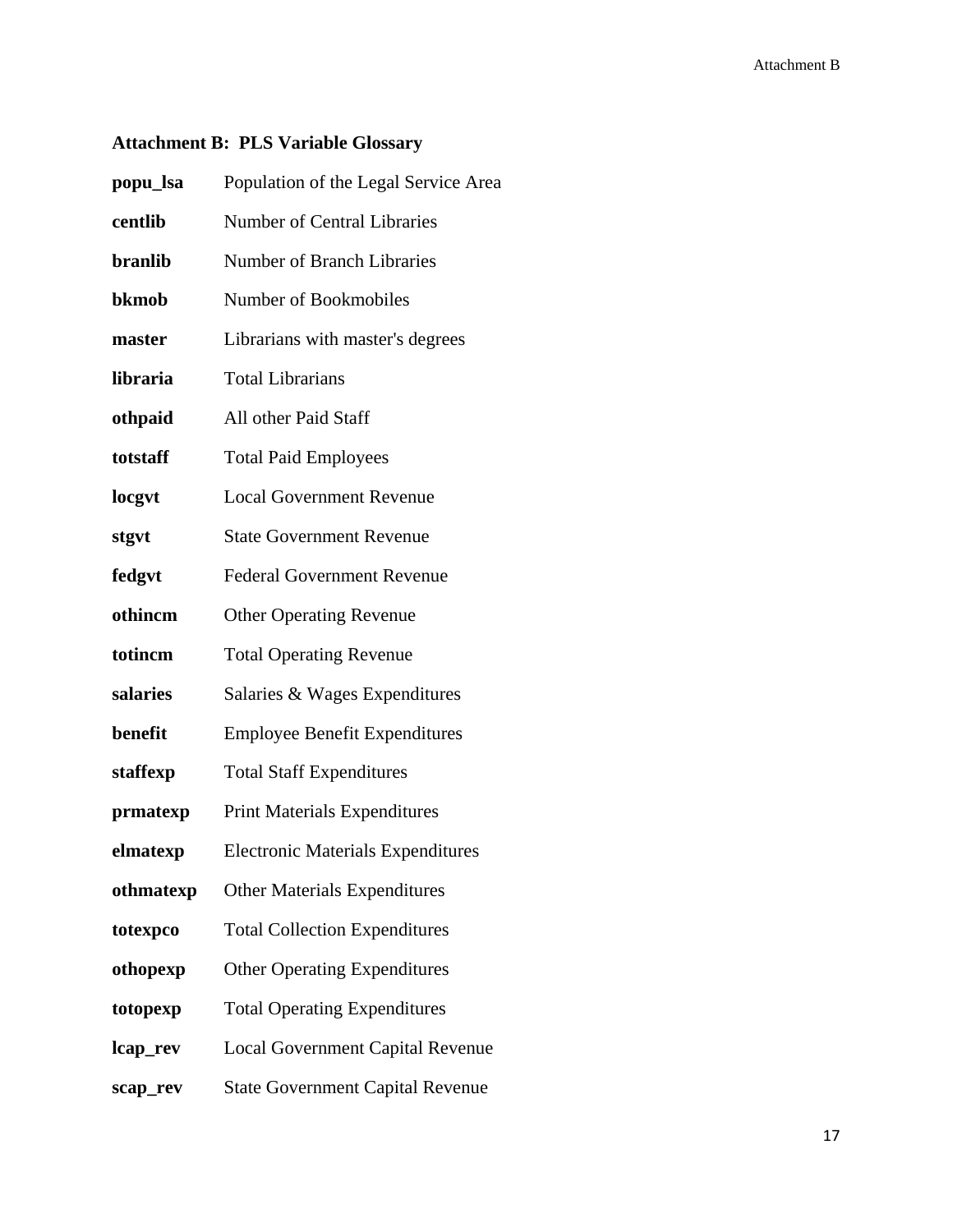| fcap_rev | Federal Government Capital Revenue                                    |
|----------|-----------------------------------------------------------------------|
| ocap_rev | <b>Other Capital Revenue</b>                                          |
| cap_rev  | <b>Total Capital Revenue</b>                                          |
| capital  | <b>Total Capital Expenditures</b>                                     |
| bkvol    | <b>Print Materials</b>                                                |
| ebook    | Electronic Books (E-Books)                                            |
| audio    | Audio                                                                 |
| video    | Video                                                                 |
| db_loc   | <b>Local licensed Databases</b>                                       |
| db_st    | <b>State licensed Databases</b>                                       |
| db_oth   | Other licensed Databases (cooperative agreements within state/region) |
| database | <b>Total licensed Databases</b>                                       |
| subscrip | <b>Current Print Serial Subscriptions</b>                             |
| esubscrp | <b>Current Electronic Serial Subscriptions</b>                        |
| hrs_open | Public Service Hours per Year                                         |
| visits   | <b>Library Visits</b>                                                 |
| referenc | <b>Reference Transactions</b>                                         |
| regbor   | Number of Registered Borrowers                                        |
| totcir   | <b>Total Circulation</b>                                              |
| kidcircl | <b>Circulation of Children's Materials</b>                            |
| loanto   | Inter-Library Loans Provided To                                       |
| loanfm   | <b>Inter-Library Loans Received From</b>                              |
| totpro   | <b>Total Number of Library Programs</b>                               |
| kidpro   | Number of Children's Programs                                         |
| totatten | <b>Total Attendance at Library Programs</b>                           |